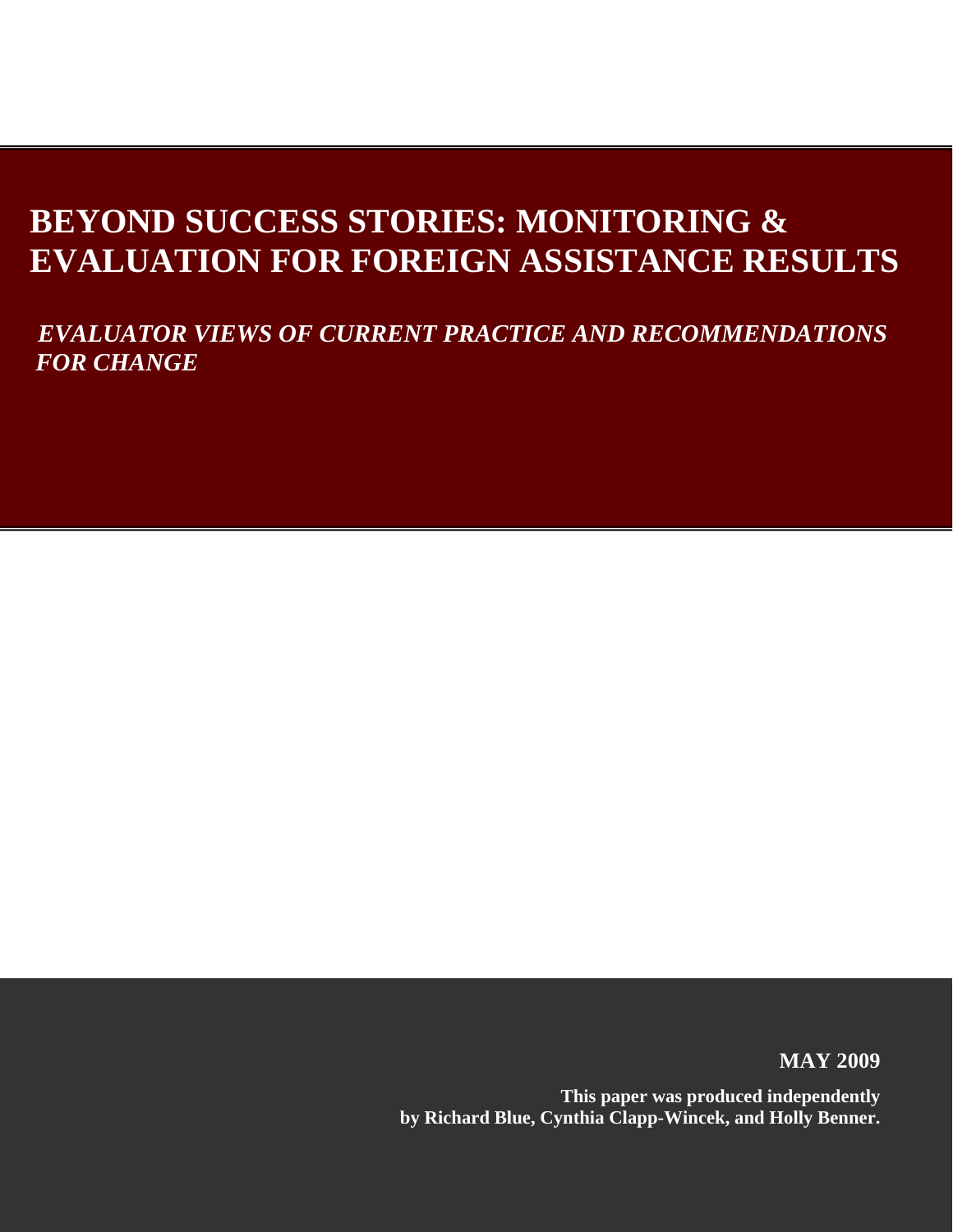# **CONTENTS**

| L.                                                            |  |
|---------------------------------------------------------------|--|
| II. Modernizing Foreign Assistance Management, Monitoring and |  |
|                                                               |  |
| B. Policies and Processes for Monitoring and Evaluation In a  |  |
|                                                               |  |
|                                                               |  |
| $\mathbf{B}$ .                                                |  |
|                                                               |  |
|                                                               |  |
|                                                               |  |
| $F_{\cdot}$                                                   |  |
|                                                               |  |
| I.                                                            |  |
|                                                               |  |
|                                                               |  |
|                                                               |  |
| H.                                                            |  |
|                                                               |  |
| B. How Much Should Be Spent on Monitoring & Evaluation? 15    |  |
| $C_{\cdot}$                                                   |  |
|                                                               |  |
| Using Evaluations in Managing Foreign Assistance 18<br>E.     |  |
| <b>SECTION 3: MODERNIZING FOREIGN ASSISTANCE</b>              |  |
| <b>MONITORING AND EVALUATION PRACTICE 20</b>                  |  |
|                                                               |  |
|                                                               |  |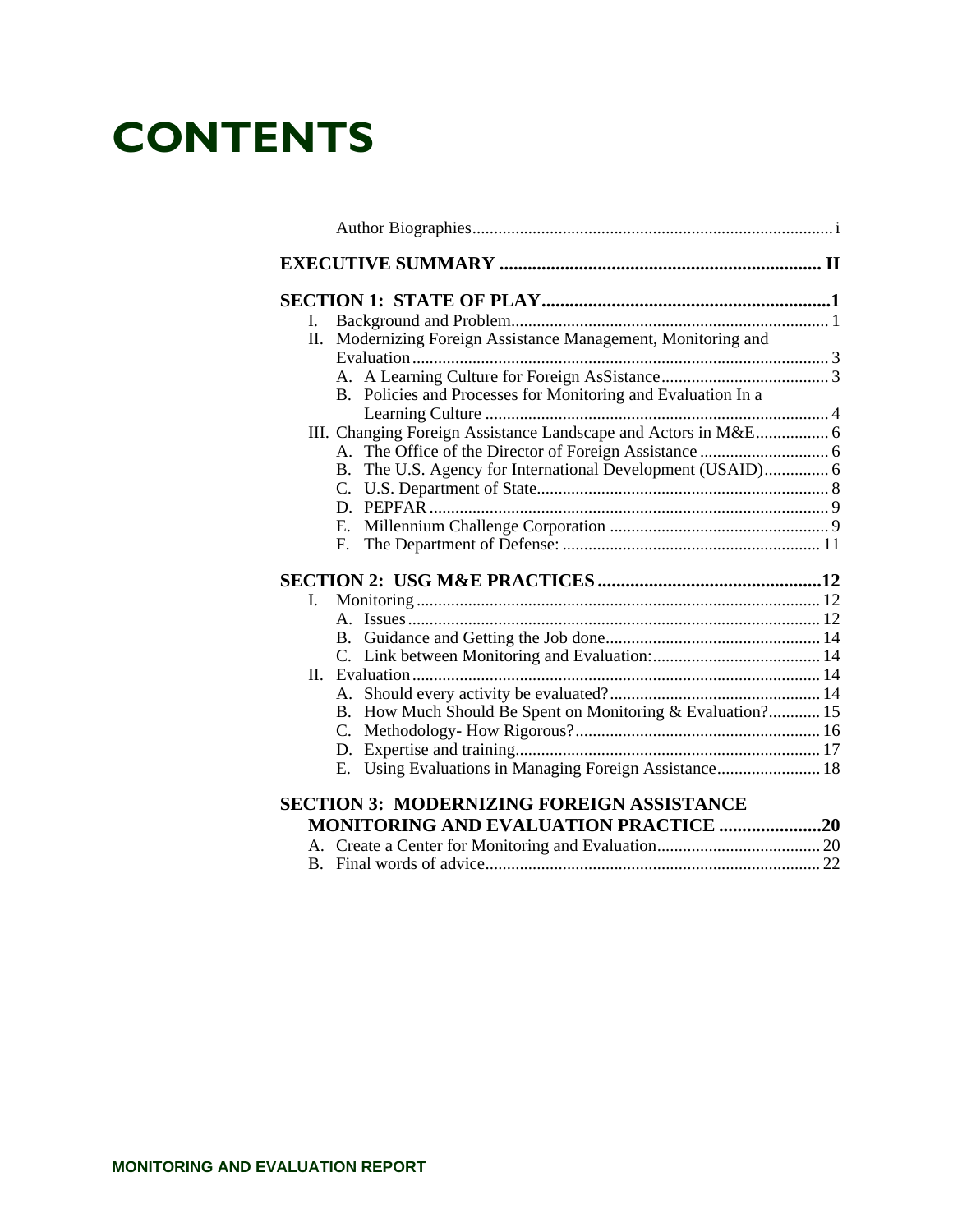### <span id="page-2-0"></span>**AUTHOR BIOGRAPHIES**

#### **Dr. Richard Blue**

Dr. Blue was Associate Assistant Administrator for Evaluation in USAID responsible for development of the USAID Impact Evaluation Program, and for establishing the Center for Development Information and Evaluation. Since 1997 he has conducted over thirty evaluations and assessments for USAID, mainly in the Democracy and Governance sector.

### **Cynthia Clapp-Wincek**

Ms. Clapp-Wincek was the Acting Director of the Office of Program and Budget for the Coordinator for Assistance to Europe and Eurasia in the Department of State and was the Evaluation Officer for the Africa Bureau at USAID. She has specialized in monitoring, evaluation and strategic planning in USAID and the Department of State as well as over 15 years consulting independently.

#### **Holly W. Benner**

Ms. Benner is Assistant Director of the Managing Global Insecurity Project at the Brookings Institution. She has worked in conflict assessment, monitoring, evaluation, and strategic planning for the Office of the Coordinator for Reconstruction and Stabilization at the Department of State, the Office of Conflict Management and Mitigation at USAID, and U.S. Embassy Kathmandu.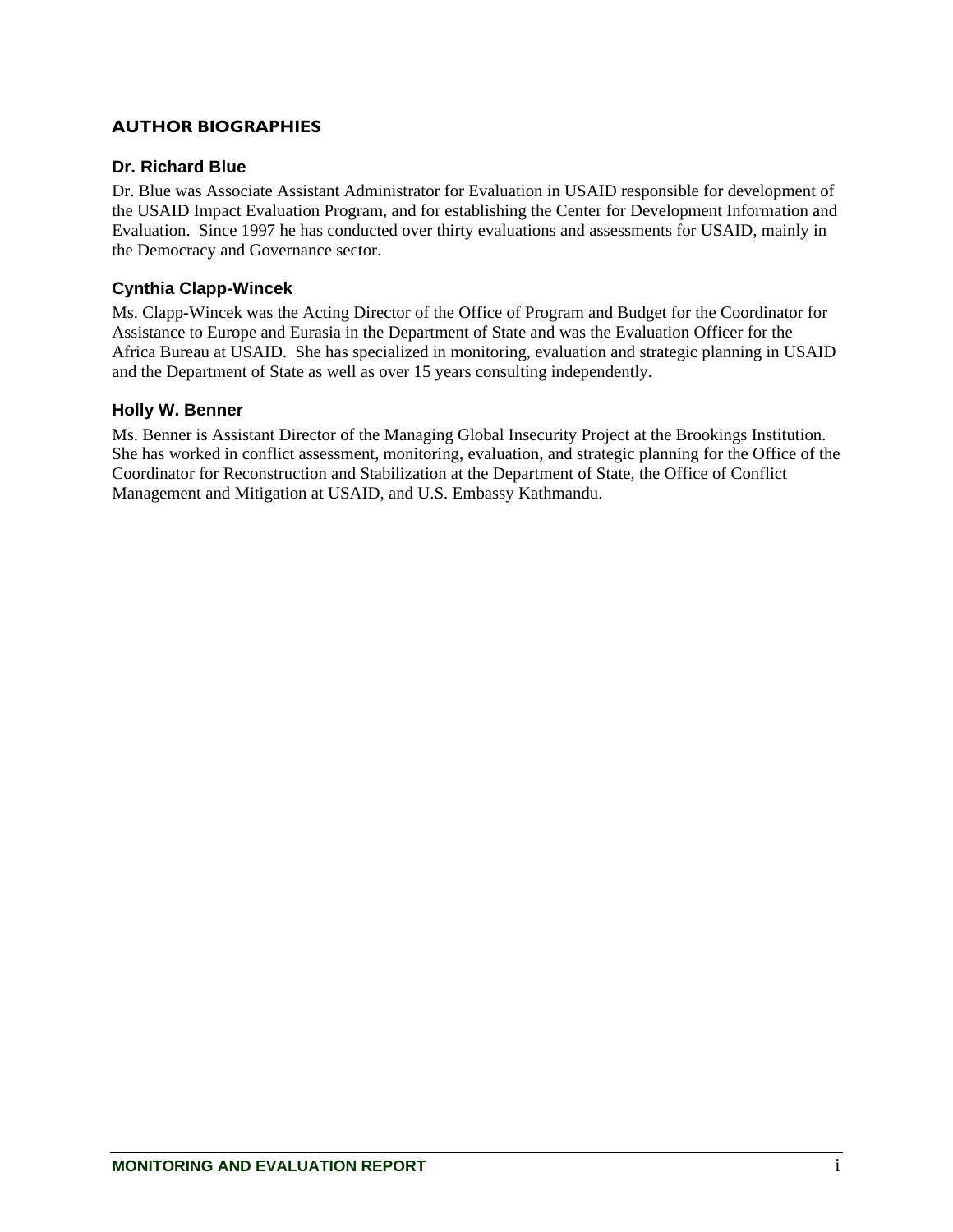# <span id="page-3-0"></span>**EXECUTIVE SUMMARY**

The U.S. Government defines defense, diplomacy, and development as the three pillars of U.S. foreign policy. U.S. development assistance has traditionally fallen under the remit of the U.S. Agency for International Development (USAID). However, with increasingly complex and interconnected global challenges, and the creation of specialized offices and agencies across the U.S. government, delivery of U.S. foreign assistance is now a tangled web that spreads across at least 50 different objectives, 20 government agencies and 50 offices. $1$ 

The U.S. Department of State, the U.S. Department of Defense, and specialized agencies such as the Millennium Challenge Corporation (MCC) have emerged as players in foreign assistance. USAID now administers less than half of U.S. foreign aid. President Obama and Secretary of State Hillary Clinton have repeatedly underscored a commitment to reform and investment in U.S. development assistance, pointing to its central importance to U.S. national security and restoring America's reputation globally.

Critical to a more effective and efficient U.S. foreign assistance strategy is a robust monitoring and evaluation system that assesses impact of foreign assistance programs, helps agency leaders better target foreign aid, and contributes to improved U.S. development investments globally. Yet, current monitoring and evaluation of most U.S. foreign assistance is uneven across agencies, rarely assesses impact, lacks sufficient rigor, and does not produce the necessary analysis to inform strategic decision making. Many programs are not evaluated at all and others only sporadically.<sup>[2](#page-3-2)</sup>

Done well, monitoring and evaluation can serve multiple stakeholders—from host country citizens and institutions to U.S. decision makers in the field and in Washington. But effective utilization of evaluation does not come without effort. No matter how rigorous or relevant, a completed report is just the first step in a process of dissemination, discussion, and debate. To achieve more effective foreign assistance, U.S. foreign assistance leadership must create a 'learning culture' which values knowledge, and accepts the reality that not all programs will be successful or should be sustained.

## **Scope and Intent of This Report**

This report takes a unique perspective on the present status of monitoring and evaluation efforts as practiced in the principal U.S. agencies that provide foreign assistance—USAID, MCC, and the Department of State—and makes recommendations for a monitoring and evaluation system within a learning culture. Findings derive from literature review, interviews with senior USG officials and primarily interviews with and survey responses from 'external evaluators'—individuals who conduct evaluations of U.S. foreign assistance programs, either as part of consulting firms, non-governmental organizations (NGOs), or as individual consultants. External evaluators were chosen because: 1) the authors are external evaluators themselves with prior USAID and State experience; 2) in recent years, the majority of evaluations completed of USG foreign assistance programs have been contracted out to external evaluation experts; and 3) evaluators are hired to investigate whether foreign assistance efforts worked, or didn't work, and to ask why results were, or were not, achieved. This gives them a unique perspective.

<span id="page-3-1"></span><sup>1</sup> Brookings-CSIS Taskforce, "Transforming Foreign Assistance for the 21st Century, Executive Recommendations," (June 2008)

<span id="page-3-2"></span><sup>4.</sup> 2 See <foreignassistancereform.wikispaces.com> for a Center for Strategic and International Studies compilation of a bibliography on foreign assistance reform.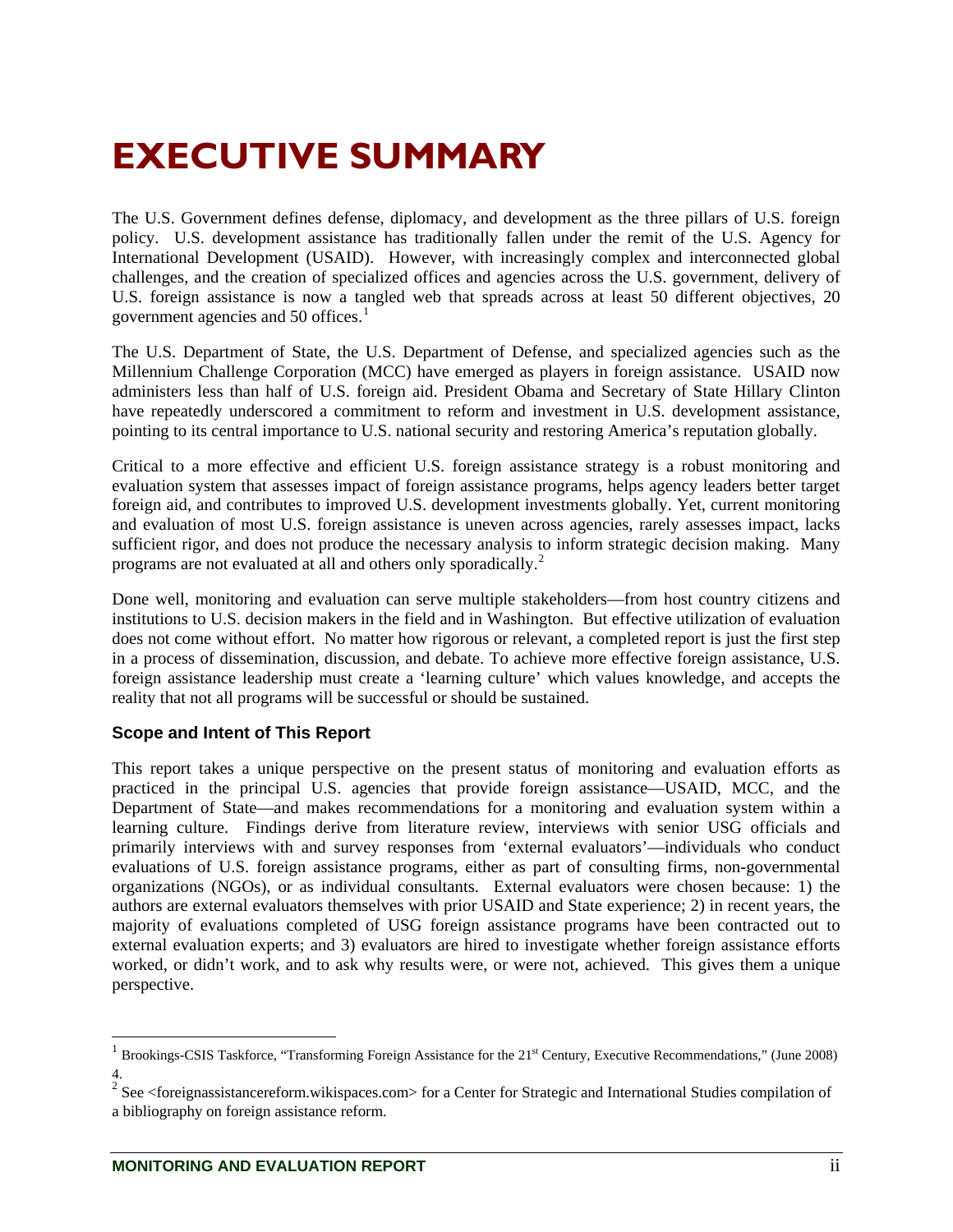### **Key Findings**

**Monitoring:** The role of monitoring is to determine the extent to which the expected outputs, outcomes or impacts of a program or activity were achieved. When done well, monitoring can be invaluable to project implementers and managers to make mid-course corrections to maximize project impact. While monitoring requirements and practice vary across U.S. Agencies and Departments, the following themes emerged;

- The role of monitoring in the USG foreign assistance community has shifted dramatically in the last 15 years. The role of USG staff has shifted to primarily monitoring contractors and grantees. Because this distances USG staff from implementation of programs, it has resulted within the Agencies in the loss of dialogue, debate and learning from monitoring.
- The myriad of foreign assistance objectives has led to onerous reporting requirements that try to cover all bases.
- There is an over reliance on quantitative indicators and outputs, deliverables over which the project implementers have control (number of people trained) rather than qualitative indicators and outcomes, expected changes in attitudes, knowledge, and behaviors that would be the consequence of the outputs.
- There is no standard guidance for monitoring foreign assistance programs the requirements at MCC are very different from those at DOS and USAID.

**Evaluation:** There is also great diversity in evaluation policies and practices across USG agencies administering foreign assistance. MCC has designed a very robust impact evaluation system for its country compacts but these evaluations have yet to be completed. The Education and Cultural Affairs Bureau at the State Department has well respected evaluation efforts, but there is limited evaluation work in other bureaus and offices. USAID has a long and rich evaluation history but neglect and lack of investment as well as recent foreign assistance reform efforts have stymied those functions. The survey responses reflect the current state of practice.

#### *The decision to evaluate: when, why and funding:*

- The requirements on the decision to evaluate vary across U.S. Agencies. There is no policy or systematic guidance for what should be evaluated and why. More than three quarters of Survey respondents emphasized the need to make evaluation a requirement and routine part of the foreign assistance programming cycle.
- Evaluators rarely have the benefit of good baseline data for U.S. foreign assistance projects which makes it difficult to conduct rigorous outcome and impact evaluations that can attribute changes to the project's investments.
- While agencies require monitoring and evaluation plans as part of grantee contracts, insufficient funds are set aside for M&E, as partners are pressured to limit spending on "non-programmatic" costs.

#### *Executing an Evaluation:*

- Scopes of Work for evaluation often reflect a mismatch between evaluation questions that must be answered and methodology, budget and timeframe given for an evaluation.
- Because of limited budget and time, the majority of respondents felt that evaluations were not sufficiently rigorous to provide credible evidence for impact or sustainability.

#### *Impact and Utilization of Evaluation:*

• Training on M&E is limited across USG agencies. Program planning, monitoring and evaluation are not included in standard training for State Department Foreign Service Officers or senior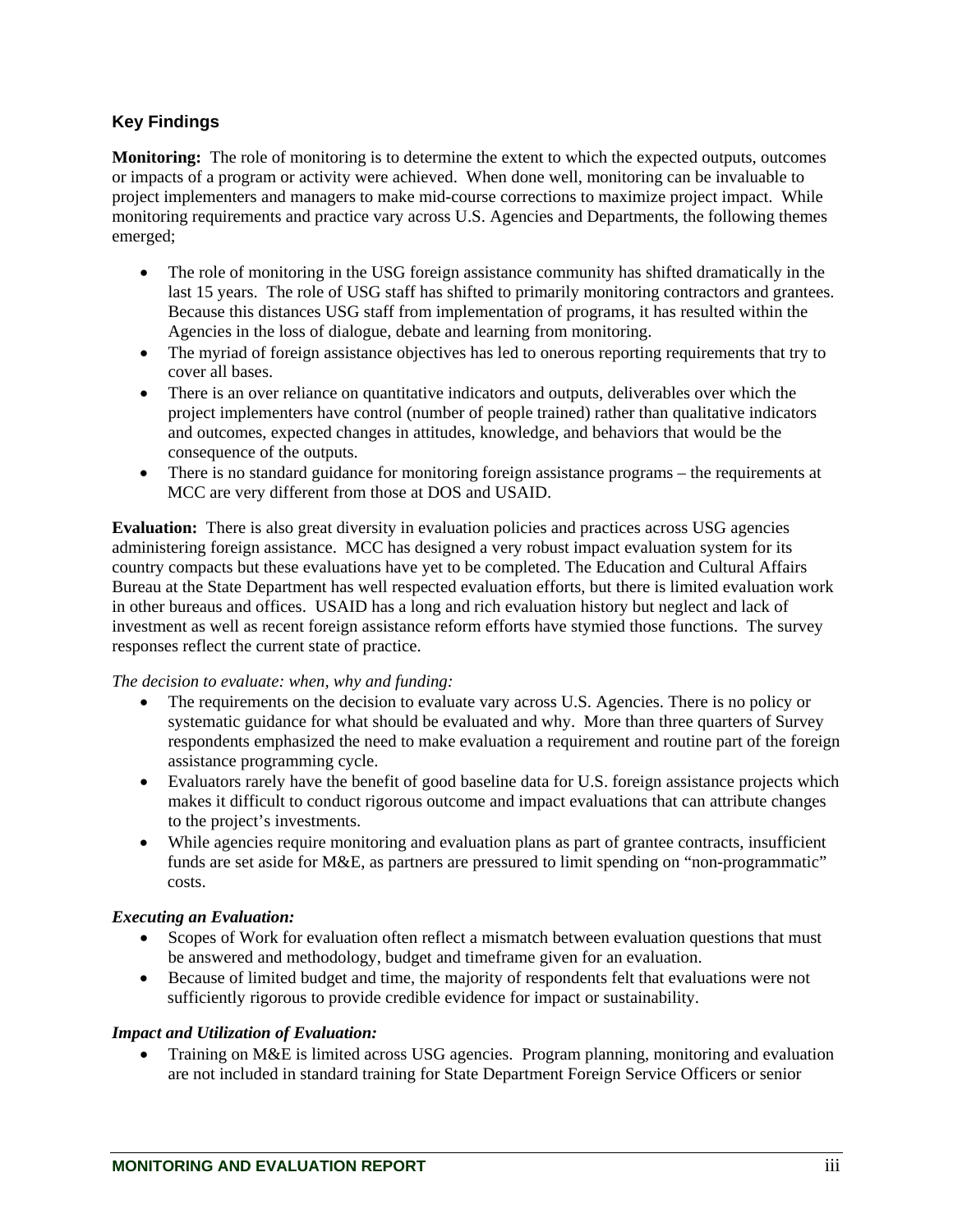managers, a particular challenge when FSOs and Ambassadors become the in-country decision makers on foreign assistance programs.

- Evaluations do not contribute to community-wide knowledge. If "learning" takes place, it is largely confined to the immediate operational unit that commissioned the evaluation rather than contributed to a larger body of knowledge on effective policies and programs.
- Two thirds of external evaluators polled agreed or strongly agreed that USAID cares more about success stories than careful evaluation.
- Bureaucratic incentives do not support rigorous evaluation or use of findings with the possible exception of MCC which supports evaluation but does not yet have a track record on use of findings.
- Evaluation reports are often too long or technical to be accessible to policymakers and agency leaders with limited time.

### **Conclusions and Recommendations**

The call to modernize U.S. foreign assistance sets the stage for the necessary reform of the structures, policies and processes that govern monitoring and evaluation in the U.S. foreign assistance community. The organizations responsible for implementing our foreign assistance efforts must be able to manage well, learn from experience, and be broadly transparent and accountable for results to the U.S. Congress and the American people. This requires a transformation in values, practices and organizational capacities of USG agencies responsible for implementing foreign assistance programs.

#### **Modernizing Foreign Assistance Monitoring and Evaluation: An Independent M&E Center**

A more robust M&E and learning culture for foreign assistance results will not occur without the commitment of USG interagency leadership and authoritative guidance. Whether or not calls to consolidate agencies and offices disbursing foreign assistance are heeded, the most efficient and effective way to accomplish this learning transformation would be to establish an independent Center for Monitoring and Evaluation (CME).

The CME would support the development of effective monitoring and evaluation systems and practices in all USG agencies responsible for foreign assistance, while undertaking policy relevant comparative evaluations on major programs that involve multiple USG agencies. The Center would reinforce a 'learning culture' for U.S. foreign assistance and demonstrate that USG leadership values the importance of good monitoring and evaluation, as well as the time, financial, and human resource requirements necessary for improving the effectiveness of U.S. foreign assistance investments. A "center" of competence, expertise, and experience could also inculcate values, provide guidance, and insure high quality work from all implementing agencies.

The Director of CME must have the status, political support and bureaucratic independence to ensure high-level interagency access and to represent the M&E agenda to other senior policy makers and administrators. If a new Foreign Assistance Authorization Act is passed by the U.S. Congress, the CME would benefit from explicit statutory authority outlining its independence, authorities and reporting responsibilities.

CME responsibilities would include designing a streamlined monitoring system, developing a comprehensive annual evaluation agenda and M&E budget request, reporting annually to the Executive Branch and US Congress, conducting interagency and multinational evaluations for best practices and develop programs to facilitate learning. CME should play a strong role in capacity building including developing common M&E standards and requirements across all foreign assistance agencies, developing career incentives to support a learning culture, mentor and support agencies' M&E offices, strengthening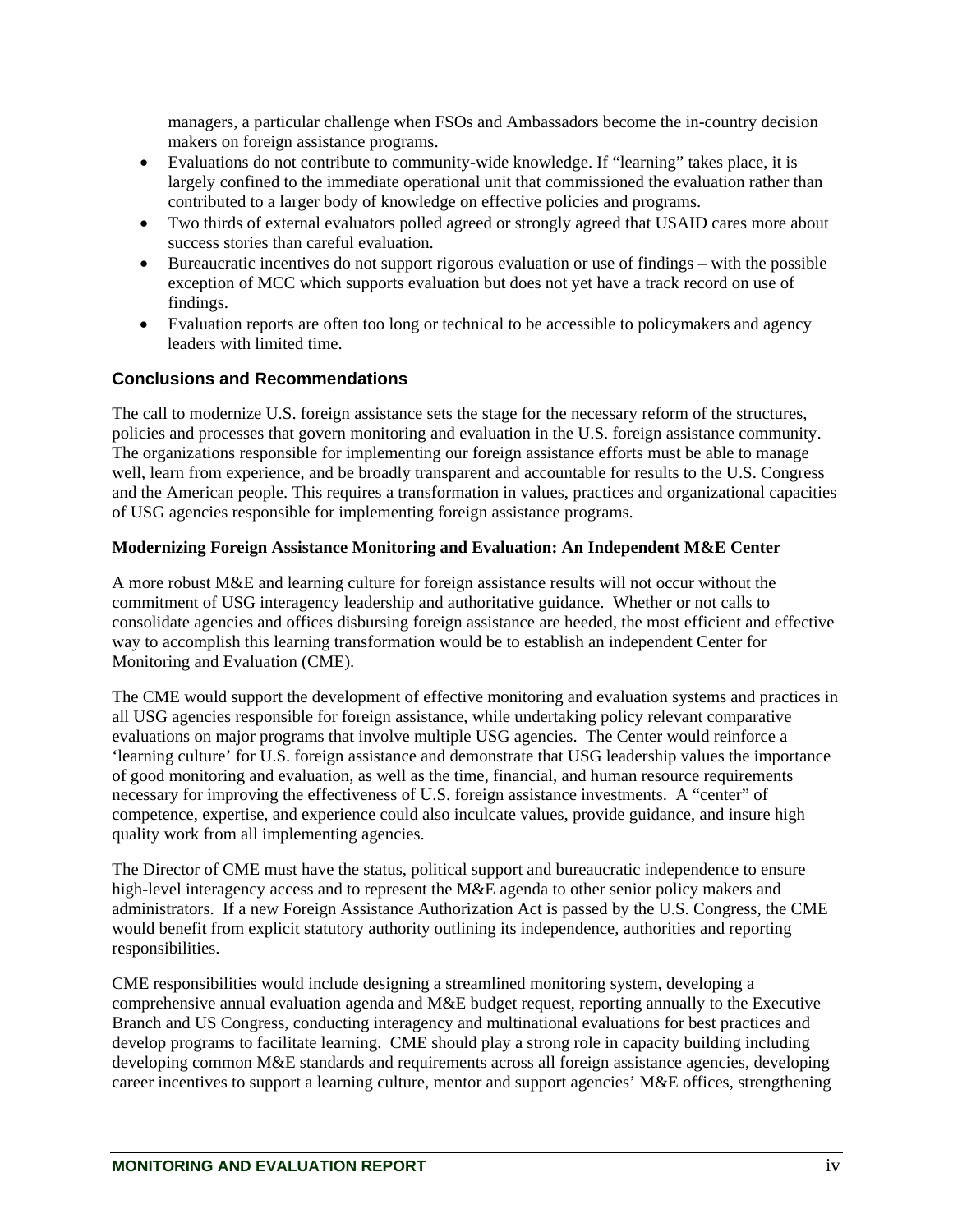training and providing leadership in building host country capacity to monitor and evaluate their own development.

Creating an independent center would be the best foundation for stronger monitoring and evaluation and therefore, greater foreign assistance results. Without the authority to set and enforce uniform standards for M&E practices, recent history has shown that implementing agencies will not produce the kind of systematic and useful products that are possible and necessary. Given the demonstrated tendency to spend as little on monitoring and evaluation as possible, these vital functions will continue to be treated as ad hoc, poorly planned and executed functions, if done at all. Strengthening monitoring, evaluation and results without a center is possible, and clearly necessary, but much less likely.

### **Conclusion**

As the Obama Administration looks to increased investments in foreign assistance and reforms to create a more effective and efficient USG foreign assistance structure, monitoring and evaluation should play a central role. A robust M&E Center, that is supported by senior policymakers and managers, would promote evidence-based results for American dollars.

An effective M&E system will make management of foreign assistance "smarter," and will be a critical component of a successful foreign assistance reform package. Knowledge-driven planning and decisionmaking maximizes impact and systematic M&E supports a culture of transparency and learning from experience. As overdue efforts move forward to transform U.S. foreign assistance for the 21<sup>st</sup> Century, it is time to revitalize the monitoring and evaluation function, demonstrating USG commitment to policies and programs based on demonstrated results.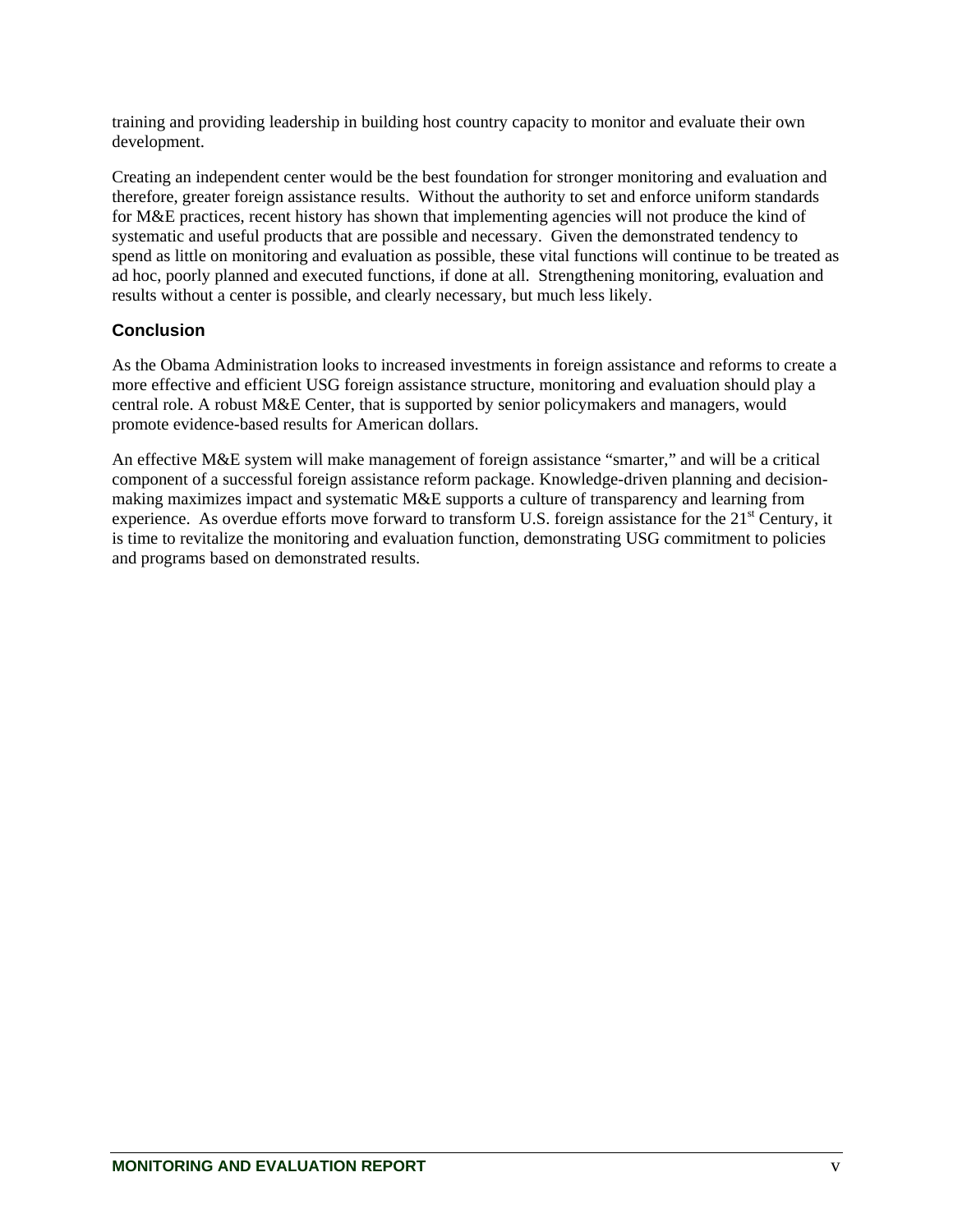# <span id="page-7-0"></span>**SECTION 1: STATE OF PLAY**

Central to a more effective U.S. foreign policy and foreign assistance strategy is a robust monitoring and evaluation system that assesses outcomes and impact, helps agency leaders better target foreign aid, and contributes to an overall improvement of U.S. foreign assistance investments around the world. This report covers a number of issues associated with the present status of monitoring and evaluation efforts as practiced in the principal U.S. agencies that provide foreign assistance: USAID, the Department of State and MCC. It takes as its starting point the 2001 study that the authors wrote for USAID on evaluation experience<sup>[3](#page-7-1)</sup> and is supplemented by the authors' recent evaluation work as well as their work at USAID and Department of State. It draws on observations gathered in a survey of external evaluators – those that are hired to investigate whether foreign assistance efforts worked, or didn't work, and to ask why results were, or were not, achieved. This gives them a unique perspective. The work of the Center for Global Development and the HELP Commission both make significant contributions to this discussion as well.

This report begins with the problem, addresses structural issues and the need for smart management, and introduces the primary actors in foreign assistance. We discuss issues with the practices of how M&E are conducted and conclude with our proposal for the creation of a monitoring and evaluation structure and function that would support strengthened U.S. foreign assistance.

# **I. BACKGROUND AND PROBLEM**

International development, as determined by the U.S. Government (USG), is one of the three principal pillars of U.S. foreign policy, along with defense and diplomacy. The goal of U.S. foreign assistance<sup>[4](#page-7-2)</sup> is to further America's foreign policy interests in expanding market economies and democratic polities while improving the lives of those in the developing world.<sup>[5](#page-7-3)</sup> The 2006 U.S. National Security Strategy states that the "goal of our statecraft is to help create a world of well-governed, democratic states that can meet the needs of their citizens and conduct themselves responsibly in the international system."[6](#page-7-4)

The USG, through the U.S. Department of State (DOS), the U.S. Agency for International Development (USAID), the Millennium Challenge Corporation (MCC) and other U.S. departments and agencies, provides technical and material assistance to promote security, economic growth, good governance, health, education and resource management. In response to emergencies, the USG also provides humanitarian assistance and disaster relief. In recent years, U.S. assistance has focused on fragile, failed and post-conflict states which following 9/11 are seen as increasingly central to U.S. national security interests. A growing body of assistance practice has also developed with the emergence of transnational threats including global terrorism, international criminal activity, climate change and environmental degradation, and infectious disease. Addressing these  $21<sup>st</sup>$  Century challenges will be critical to

<span id="page-7-1"></span><sup>&</sup>lt;sup>3</sup> Cynthia Clapp-Wincek and Richard Blue, Evaluation of USAID's Recent Evaluation Experience, USAID Working Paper No. 320, June 2001.

<span id="page-7-2"></span><sup>&</sup>lt;sup>4</sup> In this report we focus on foreign assistance managed by civilian USG agencies—the Department of State, the U.S. Agency for International Development, and the Millennium Challenge Corporation. We have excluded PEPFAR programs only because it was a somewhat unique program and outside of our experience. .While DOD is an increasingly big player in the foreign assistance landscape, we have focused only on civilian agencies. DOD remains outside the scope of this study. There are brief comments about both PEPFAR and the Military in Part III of Section I.

<span id="page-7-3"></span><sup>5</sup> www.usaid.gov

<span id="page-7-4"></span><sup>6</sup> 2006 National Security Strategy at http://www.whitehouse.gov/nsc/nss/sectionl.html.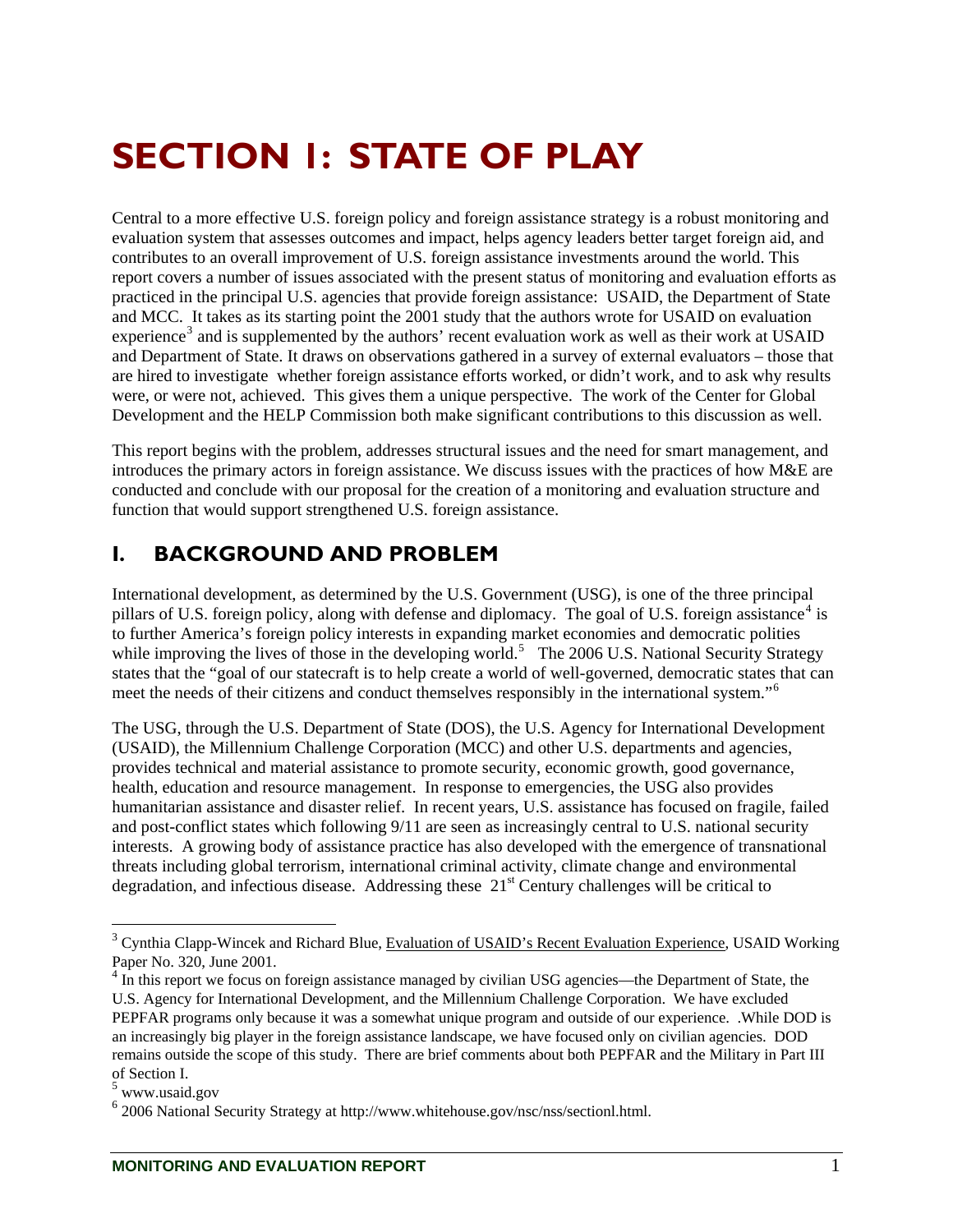sustainable development and promoting well-governed and prosperous states that contribute to a stable international system.

The Bush Administration's "Global War on Terrorism" (GWOT) has absorbed much of the increases in foreign assistance in recent years, and has led to the most significant shifts of foreign assistance responsibilities to the Department of Defense (DOD) and other USG agencies beyond USAID and the Department of State. USAID—which has traditionally led U.S. foreign assistance efforts—administers less than half of U.S. foreign aid while the share administered by DOD has grown from 3.5 percent in 1998 to 18 percent in 2006.<sup>[7](#page-8-0)</sup>

With increasingly complex and interconnected challenges, many additional U.S. departments and agencies have also been added to the foreign assistance mix including the U.S. Treasury, the Department of Justice and FBI, the Department of Homeland Security, the Department of Labor, along with the already well established presence of the Department of Agriculture and the Department of Commerce. In the health field, the Center for Disease Control has been especially prominent. The creation of separate U.S. agencies and offices for development outside of USAID such as the MCC and the U.S. President's Emergency Fund for AIDS Relief (PEPFAR) has also contributed to a growing fragmentation of U.S. development assistance. U.S. foreign aid is a tangled web that spreads across at least 50 different objectives, 20 government agencies and 50 offices.<sup>[8](#page-8-1)</sup>

Together, U.S. foreign assistance investments should contribute to U.S. economic interests by expanding markets for trade and investment, to U.S. political interests by expanding the number of healthy, democratic states that can serve as global partners, and to U.S. security interests by reducing the threat of transnational challenges—from terrorism and conflict to climate change and infectious disease. This collection of benefits, alongside robust diplomacy and defense, are critical to a just, humane and stable international system, as well as to U.S. global leadership in the  $21<sup>st</sup>$  Century.

Effective U.S. foreign assistance rests upon the ability to carefully analyze and carry out assistance programs that address the key problems in a specific location, to monitor the implementation of that assistance, and to rigorously evaluate and learn from the results. Systematic knowledge-driven monitoring and evaluation make management of foreign assistance smarter by:

- Demonstrating that management is committed to results if management puts priority on learning about results, it shows their commitment to results;
- A culture of transparency if you hide your mistakes (as many project managers would like to do), others won't know to avoid them;
- Accepting enough failure to make risk-taking possible as long as we learn from the mistakes;
- Designing programs with systematic analysis and the most current sectoral learning from evaluations and related research;
- Learning from both monitoring and evaluation about the progress and problems of a program to make the right mid-course corrections ;
- Learning together with local counterparts so that we are best informed and together we make the best programming decisions;
- Finding the information necessary to make conflict prevention and mitigation more agile and focused; and
- Informing policy through sufficiently rigorous evaluation of outcomes and impact.

<span id="page-8-0"></span> $^7$  Oxfam America, "Smart Development: Why U.S. Foreign Aid Demands Major Reform," February, 2008.

<span id="page-8-1"></span><sup>8&</sup>lt;br>Brookings-CSIS Taskforce, "Transforming Foreign Assistance for the 21<sup>st</sup> Century, Executive Recommendations," (June 2008).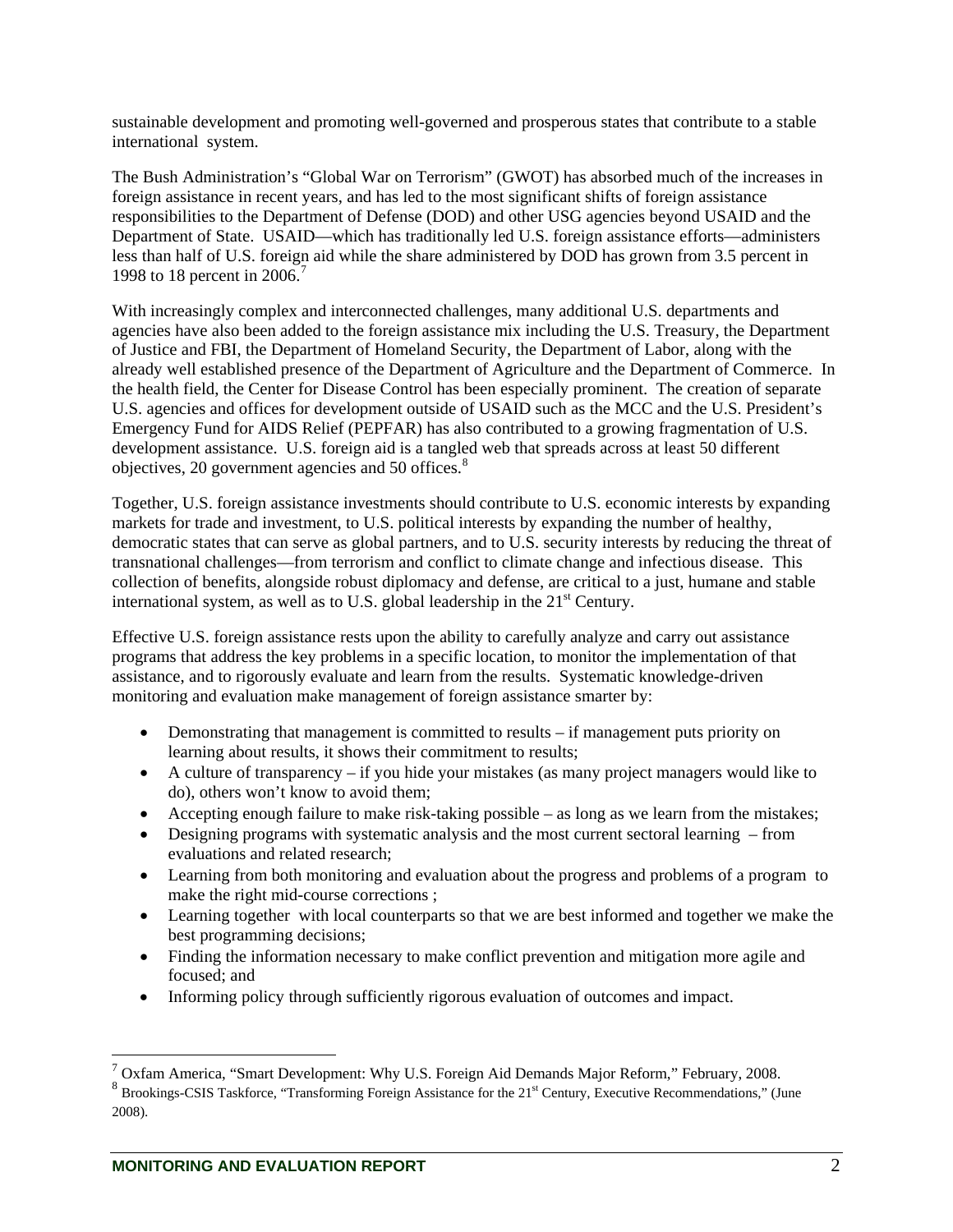<span id="page-9-0"></span>This kind of knowledge-driven management reinforces the efficiency and careful use of foreign assistance resources, strengthens program effectiveness in order to have the greatest impact on people's lives, and therefore, expands our ability to meet our foreign policy and security objectives.

# **II. MODERNIZING FOREIGN ASSISTANCE MANAGEMENT, MONITORING AND EVALUATION**

Calls for reform of foreign assistance have come from many sources in academia, think tanks, foundations, the international NGO community, and current and former USG officials, including former USAID Administrators. Reform proposals stress the need for more coherence, transparency, accountability and learning from experience to improve U.S. assistance. Modernizing foreign assistance requires smarter management and smarter management is necessary to strengthen learning, monitoring and evaluation. There is much about the current practice of M&E that could be improved (and will be discussed later in this report) but changes in how we **do** monitoring and evaluation will not make any difference unless the policies, management and incentives of the foreign assistance organizations are changed.

We all share a common goal. We want our foreign assistance programs to produce demonstrable and positive results, serving our best interests and those of governments and citizens of developing countries. Only a 'smart' program can do this – to be "smart', the foreign assistance policies and the organizations responsible for implementing them must build learning into the process.

# **A. A LEARNING CULTURE FOR FOREIGN ASSISTANCE**

A *culture* means a widely accepted set of norms and behaviors that define what 'ought' to be done. We have no magic formula for building a learning culture, but experience does suggest a few clues. First, leadership must value and understand the importance of good monitoring and evaluation, as well as the time, financial and human resource requirements necessary. Second, leadership must have a "center" of competence, expertise, and experience which it can use to inculcate values, provide guidance, and insure high quality work from all implementing agencies. Third, good monitoring and evaluation work must be rewarded with recognition, **strong career incentives,** and policy action. And last, negative findings must be as acceptable as positive ones, at least some of the time. A learning culture once created must be sustained by visible indications that it is valued and is being used to make changes if needed.

Norms imply ethical standards, as well as technical ones, by which an organization carries out its monitoring and evaluation responsibilities. There are many such standards to which evaluation researchers subscribe, including protection of human subjects, transparency as to purposes, confidentiality, and voluntary participation. We single out three which are especially relevant in the foreign assistance business.

- 1. The obvious one...truth is sometimes hard to accept. It serves the larger purposes of learning and accountability, even when it causes problems, limits choices, and threatens immediate stakeholders. Improving support for monitoring and evaluation will mean nothing unless 'truth' is encouraged to speak to "power". Leadership sets the tone: if leadership asks for truth, the system can be created to provide it.
- 2. Monitoring and evaluation activities should be conducted with USG partners in the developing world. If we believe that a robust monitoring and evaluation system helps our foreign assistance to become more efficient and effective, then it obviously should be a part of programs to build institutional capacity in our host country governments and civil society sectors.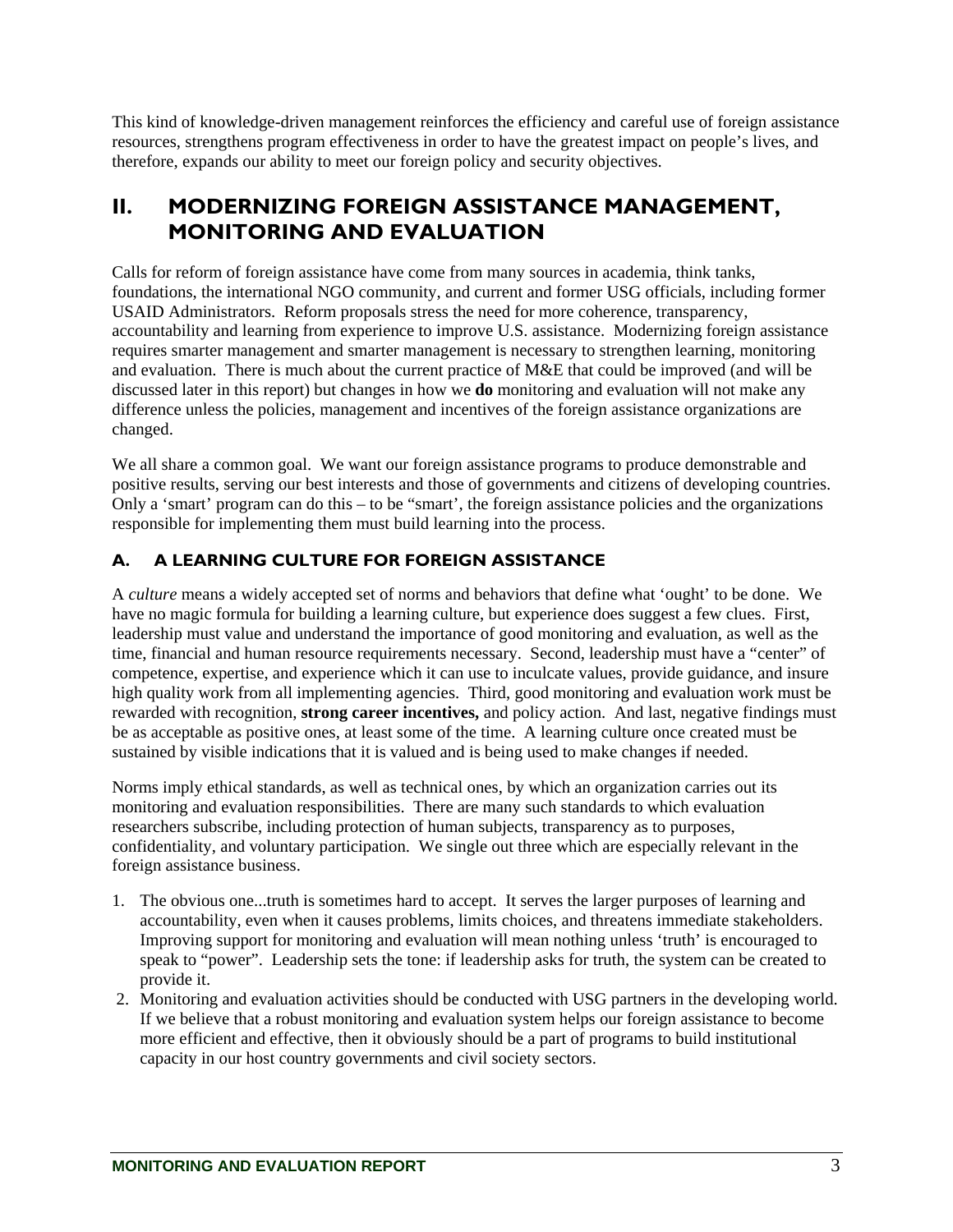<span id="page-10-0"></span>3. Putting a spotlight on evaluating and monitoring impact highlights its importance and our commitment to achieve positive change in the world.

#### **B. POLICIES AND PROCESSES FOR MONITORING AND EVALUATION IN A LEARNING CULTURE**

*Foreign Assistance Outcome Monitoring* – For the senior policy makers and managers in the foreign assistance agencies to know what progress is being made toward results, a set of standard outcome indicators reported by agencies would be very useful. Program outcomes are not "what we are buying with our foreign assistance" but whether that has had the desired result. This is also what needs to be reported to the Congress and the American people to show that foreign assistance makes a difference. If policy makers and senior managers want such outcome reporting, they must:

- **Focus** agency strategy/policy for foreign assistance on a limited set of priorities so that it is possible to determine a reasonably limited set of indicators. The proliferated foreign policy goals we have now are what led to the ridiculously onerous reporting system.
- C**oncentrate resources** in sufficient amounts on those limited priorities that you have a reasonable plan to affect outcomes. Currently, money gets stretched across so many "priorities" and earmarks that resources are too rarely sufficient to achieve outcomes; the best that can be done is to implement a series of loosely connected activities.

*Management monitoring* – Program managers need enough systematic data to be able to make good management decisions.

- A prerequisite is that the foreign assistance agencies have sufficient staff working on projects and programs that they have time to think through systematic information such as monitoring and evaluation. Staff's skill levels in collecting, analyzing and interpreting systematic information also must be enhanced. Even though, they would not be collecting information themselves, they need sufficient skills to know the strengths and weaknesses of the data they are using.
- Program managers will need mentoring and advice on how to think about the outcomes of their programs to meet new priorities, what information they would need to manage well, and ways to get that information;
- Monitoring processes should be participatory between agency staffs, implementing partners and in most cases local partners as well (governments and civil society);
- Foreign assistance programs should build local M&E capacity as an important development activity – the people in the countries we work with should be developing the skills to manage their own development using good systematic information
- The requirement for data quality assessments should be dropped. Our priorities are in the wrong place. We are assessing the quality of data without supporting managers to have the time and resources to be thoughtful about what they are managing. This sends the messages of micromanagement and distrust. It would be a much better use of resources to send technical advisors to help to collect and analyze the data and as mentioned above mentor and support staff in planning for and using information.

*Outcome and Impact Evaluation –* Individual evaluations do not "roll up" into some whole that will tell the story of which foreign assistance approaches work and which do not. This requires multi-country evaluations on a type of project or sector that are designed for learning about the outcomes, impacts and best practices. These types of meta-evaluations require advance planning, robust research designs, and commitment of time and resources to do well. They will not be done if they are left to 'post hoc' decision making by field project managers. These are the studies that inform policy makers and senior managers.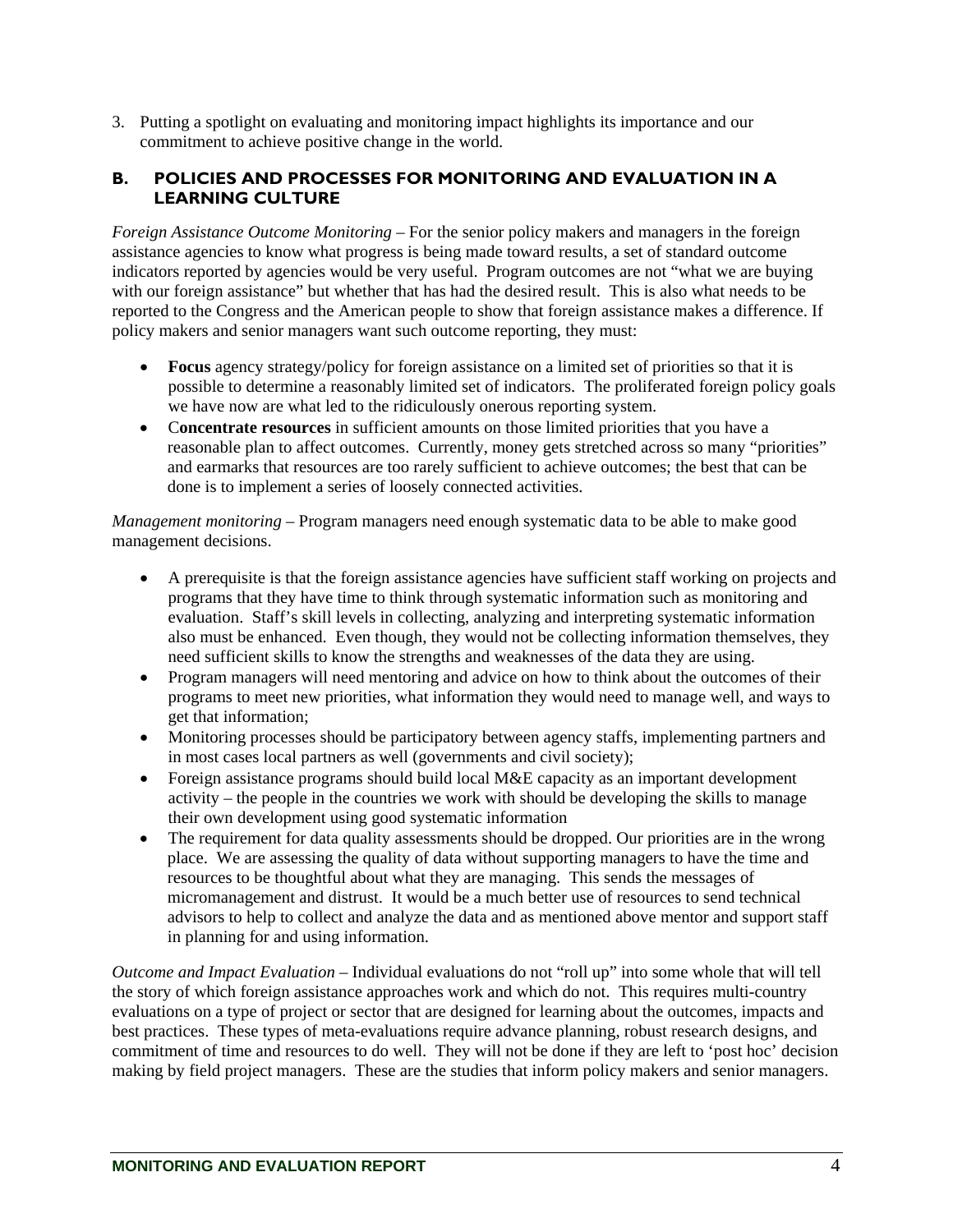*Activity/project evaluations* are an opportunity for managers to build on their systematic monitoring information with external input from evaluators who will address the issues of why the changes reported in monitoring are occurring. Managers need participatory, quick and not-too-expensive approaches. The related activities of semiannual program reviews and after actions reviews can serve some of these same evaluative functions. Not every activity needs a full evaluation during implementation, but managers should carve out time for benefiting from the thinking of implementing partners, clients, government and/or civil society about progress and problems.

An independent *Center for Monitoring and Evaluation* should be established to strengthen monitoring and evaluation capacity across all foreign assistance agencies, to carry out comparative evaluation work and to report to agency decision makers and external stakeholders. Some might question the need for an 'independent' Center. In the same way that the independence of the GAO and the Inspectors General gives their reports visibility and credibility, the proposed Center's independence is critical to its authority and credibility. The Center must function as the highest level of accountability and transparency for insuring that all Federal Agencies providing foreign assistance are implementing effective monitoring and evaluation systems and processes. Properly organized, an independent Center will also strengthen the role of Monitoring and Evaluation Offices and systems in the various agencies. Bureaucratic placement of such a Center depends on the structure of the foreign assistance community in the new administration. Wherever it is placed, it should be able to facilitate "truth" speaking to "power" about such comparative assessments across the whole community. If a new Foreign Assistance Authorization act is passed by the US Congress, the CME

#### **Reporting**

Some consider "evaluation" to be a tool for program managers and not a tool to assess the outcomes and impacts of foreign assistance more broadly. But with somewhat different approaches, systematic learning efforts can serve a variety of stakeholders:

- Activity monitoring and evaluation are most directly relevant to first-line field managers – what are the progress and problems for their specific activity? Activity (or project) evaluations and monitoring (ongoing data collection) are required in every grant, contract or cooperative agreement. This system is designed to capture what is and isn't working for the specific activity.
- Agency managers, policy makers, and funders in the Congress need more programmatic (or sectoral/big picture) monitoring and evaluation to inform their decisions. This is most notably on funding choices for sectors and subsectors e.g. more for economic growth and specifically more for microfinance **or** for health and specifically HIV/AIDS. These require multi-country program evaluations and impact monitoring with data collection in a manner than compares apples to apples. Experience has clearly demonstrated that individual activity/project evaluations do not "roll up" to allow conclusions on the effectiveness and impact in a sector. Studies of broader scope and different methods are necessary. USAID's Democracy and Governance work has recently demonstrated this. Experience has also shown that monitoring at the output level leaves questions about the results of foreign assistance unanswerable.

Local counterparts need information at both levels, just as we do.

would benefit from explicit statutory authority outlining its independence, authorities and reporting responsibilities. The proposed Center is discussed further in section 3.

Yet, despite development's increasingly important role in U.S. foreign policy, current monitoring and evaluation of most of U.S. foreign assistance is unsystematic, lacks sufficient rigor to assess impact, and does not produce the necessary analysis to inform strategic decision making, or even tactical adjustments. Many programs are not evaluated at all and others only sporadically.<sup>[9](#page-11-0)</sup> The growing fragmentation of U.S. foreign assistance makes systematic knowledge-driven monitoring and evaluation and smart management that much more challenging, but also that much more necessary.

<span id="page-11-0"></span><sup>&</sup>lt;sup>9</sup> See <foreignassistancereform.wikispaces.com> for a Center for Strategic and International Studies compilation of a bibliography on foreign assistance reform.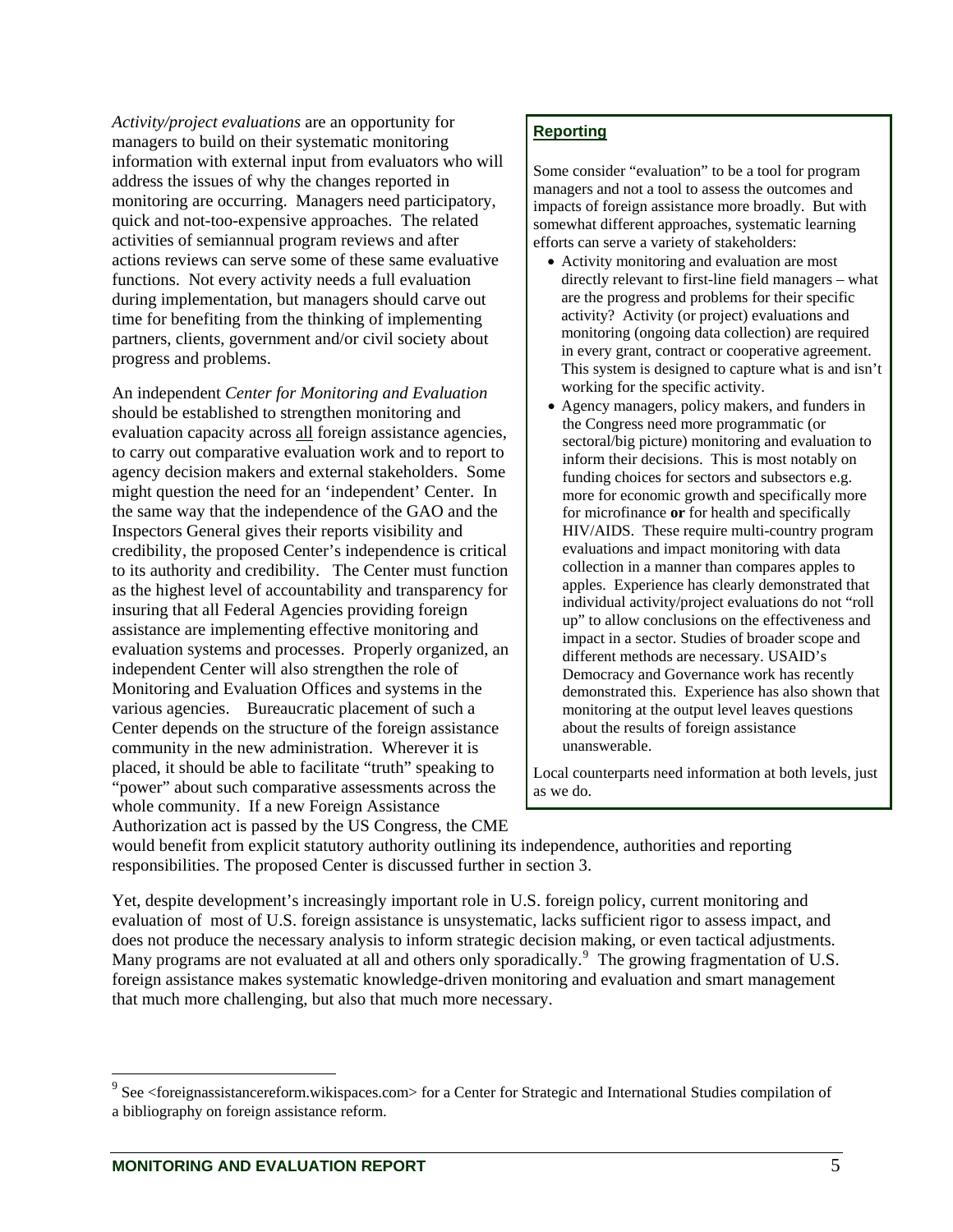# <span id="page-12-0"></span>**III. CHANGING FOREIGN ASSISTANCE LANDSCAPE AND ACTORS IN M&E**

As we have discussed, one of the most notable shifts in U.S. foreign assistance has been the proliferation of U.S. actors who disburse international aid. Because of the longer and deeper experience that USAID has had in monitoring and evaluation, the report addresses issues at USAID with the greatest frequency. However, the following agencies and offices all hold a piece of the puzzle.

## **A. THE OFFICE OF THE DIRECTOR OF FOREIGN ASSISTANCE**

The *Office of the Director of Foreign Assistance (referred to as "F" or more recently "DFA")* in the Department of State. The foreign assistance reforms put in place in 2006 by Secretary of State Rice and Ambassador Tobias as Director of Foreign Assistance were an effort to bring some standardization to the U.S. assistance program but only covered programs at the Department of State and USAID. However, the Millennium Challenge Corporation and PEPFAR, two large and notable programs were excluded, and the F process did not engage DOD—limiting attempts at coherence. The new reforms emphasized centralized planning, the development of a set of common indicators for all sectors of foreign assistance activity, and an increased emphasis on monitoring.

The new guidance and requirements determined shortly after F was created strengthened the focus on accountability – that is, reporting on processes and outputs to external audiences including the White House and Congress. Although some effort has been made to include outcome indicators, F's original list of over 600 standard indicators (it is now in the 400+ range) were primarily output indicators. These are reported in the Annual Performance Plan and Report through a comprehensive and cumbersome database called the Unified Foreign Assistance Coordination and Tracking System (FACTS)<sup>[10](#page-12-1)</sup>.

One shortcoming had been that F had emphasized budgeting and monitoring and had ignored evaluation. In 2008, F created an evaluation unit and defined the F role as coordinating, facilitating and advocating for:

- policy, guidance, and standards for foreign assistance;
- cross-cutting and multi-agency evaluations;
- technical assistance (advice and support) to program staff;
- analysis of evaluation data including gaps and priorities;
- $\bullet$  documentation and dissemination.<sup>[11](#page-12-2)</sup>

## **B. THE U.S. AGENCY FOR INTERNATIONAL DEVELOPMENT (USAID)**

The *U.S. Agency for International Development (USAID),* the agency that was the predominant actor in U.S. foreign assistance efforts, and is now subject to coordination by F. Although USAID's leadership role in M&E has eroded, the Agency does have longstanding guidance for staff on results management in the unfortunately named Automated Directives System (ADS).

After a period where there was a lack of clarity on whether the ADS was still operative (in spite of guidance that said it was), USAID has issued the revised guidance. There is a Performance Unit within the Office of Management Policy and Budget Performance in the Management Bureau (M/MPBP) that is responsible for monitoring and ADS guidance. The effects of layering F monitoring requirements on top of existing ADS requirements will be discussed further in the section on monitoring.

 $10$  The Foreign Assistance Country Tracking System.

<span id="page-12-2"></span><span id="page-12-1"></span><sup>&</sup>lt;sup>11</sup> Source: Donna Stauffer, Bureau of the Director of U.S. Foreign Assistance, American Evaluation Association Annual Meeting, Panel Presentation 504, November 7, 2008.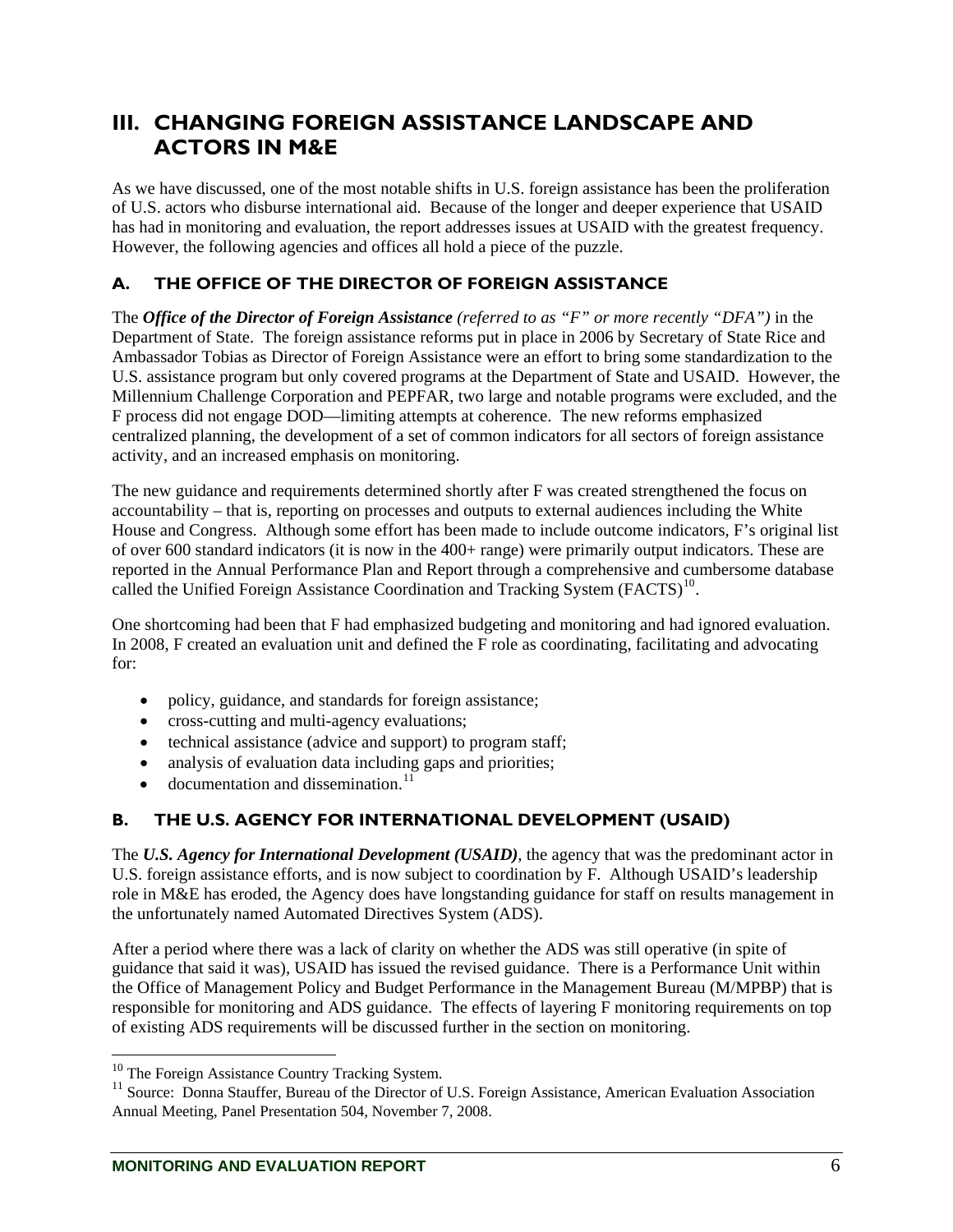USAID was once considered a global leader in evaluation. With the creation of the LogFrame in the 1970s and first the Office of Evaluation and then the Center for Development Information and Evaluation (CDIE) that undertook evaluation studies and provided support to the rest of the Agency, USAID prioritized and directed Agency resources toward evaluation. Regional Bureaus also had evaluation units that supported their field missions and each mission had someone designated as an evaluation officer.

As demonstrated in the Clapp-Wincek/Blue 2001 meta-evaluation of USAID's evaluation practices, USAID's commitment to evaluation declined sharply in the 1990s, a decline driven by the removal of the mandatory requirement to conduct mid-term and final evaluations on ALL projects, and the rise of performance monitoring planning, which were mandatory for all projects.<sup>[12](#page-13-0)</sup> These two policy changes, in combination with the long term decline in the number of USAID professional staff, made serious attention to evaluation almost impossible.

Following the 2001 study, several USAID professionals with evaluation experience began a long campaign to resuscitate USAID's evaluation leadership. An indefinite quantity contract for analytic services managed by USAID/PPC was used to promote improved quality in the preparation of scopes of work, provide more training, and in some cases, to referee disputes between unhappy field missions and evaluation contractors whose reports were judged 'unacceptable' by local mission staff.

In 2006, these advocacy efforts paid off with the issuance of a directive by Administrator Andrew Natsios, stating that Missions and other operating units should conduct a strategic/program level evaluation of a concluding strategy before embarking on a new one. However, Administrator Natsios resigned shortly thereafter, and the "F" process began, resulting in the demise of the Natsios Directive, along with USAID's Policy Bureau and the Center for Development Information and Evaluation.

USAID is in the process of reconstituting an evaluation function through the new Unit in M/MPBP which partners with the Performance Unit that focuses on monitoring mentioned above. The evaluation function has been downgraded bureaucratically – now it is a unit when previously it was an office. Moreover the choice to put the evaluation function in the Management bureau rather than with the policy function calls into question the purposes, audience and types of evaluation work planned. The new unit has an ambitious set of priorities that will belie the bureaucratic location if they are fulfilled:

- Strengthening evaluation capacity;
- Implementing a new program of more rigorous impact evaluations;
- Working with development partners on collaborative evaluations;
- Participating in evaluation organizations and forums; and
- Providing intellectual leadership. $^{13}$  $^{13}$  $^{13}$

<span id="page-13-0"></span><sup>&</sup>lt;sup>12</sup> Cynthia Clapp-Wincek and Richard Blue, "Evaluation of Recent USAID Evaluation Experience", Working Paper No. 320, Center for Development Information and Evaluation, USAID, June 2001.

<span id="page-13-1"></span><sup>&</sup>lt;sup>13</sup> Source: Gerald Britan, Chief Performance Division, USAID American Evaluation Association Annual Meeting, Panel Presentation 504, November 7, 2008.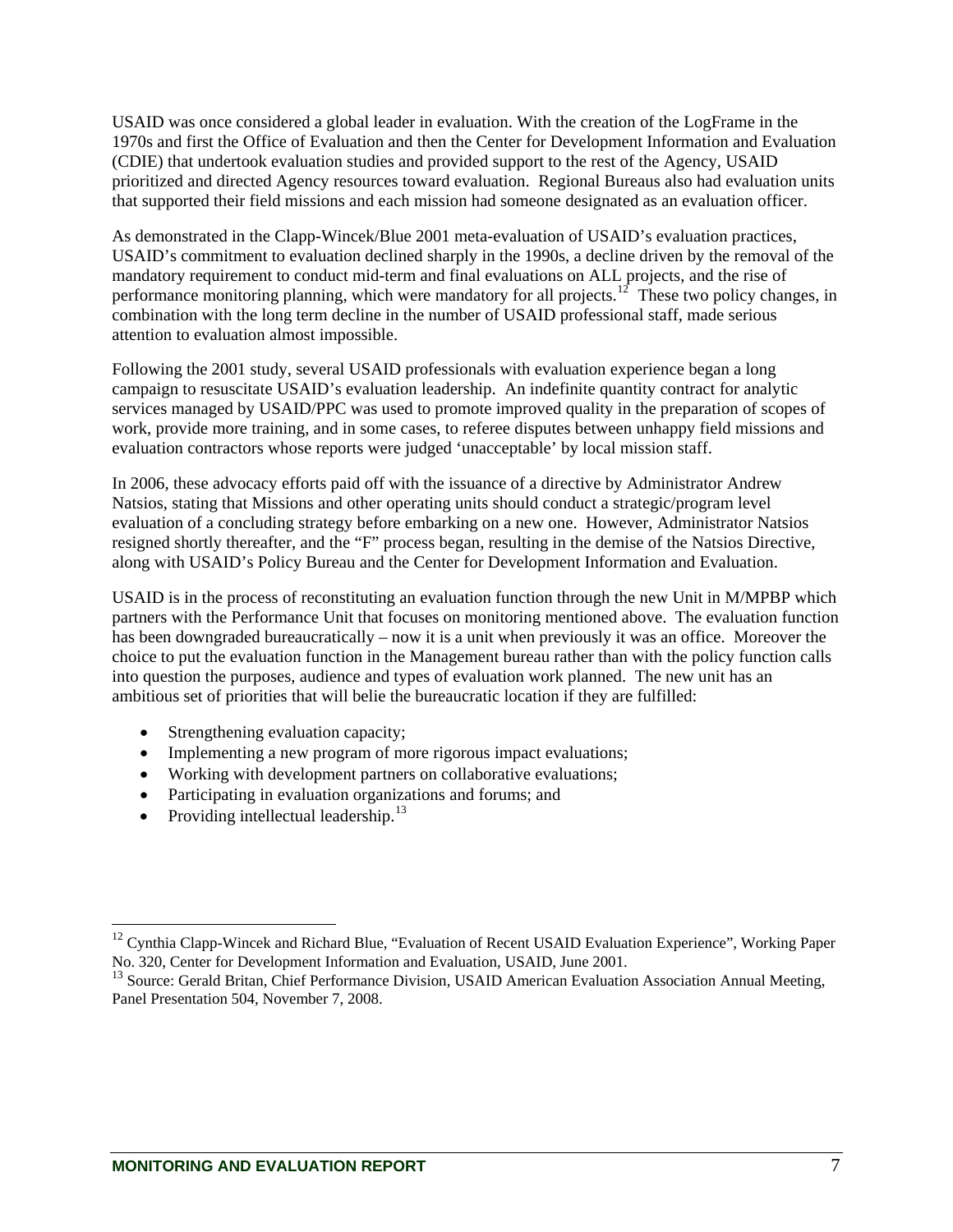# <span id="page-14-0"></span>**C. U.S. DEPARTMENT OF STATE[14](#page-14-1)**

*In the Department of State,* foreign assistance is hardly a core function. Nonetheless, State Department programs are significant constituting nearly \$10 billion in 2008 (not including assistance to Europe and Eurasia which is State oversight of largely USAID implemented programs) In general, results management within the State Department has focused on responding to the U.S. Congress, Office of Management and Budget (OMB) and Government Accountability Office (GAO). Prior to coming under F's authority in 2006, the primary vehicle for State Department monitoring and reporting on foreign assistance was the Mission Performance Plan (now revised to Mission Strategic Plans). In addition, each bureau has its own unique guidance and practices for program management.

The Bureau of Resource Management (RM/SPP) created an evaluation function in 2008. One of its first tasks was to assess capacity throughout the Department to evaluate programs or functions. The assessment shows that some internal capacity exists  $15$ :

- Public Diplomacy (PD) has staff devoted to evaluation of PD programs particularly the strong evaluation practices in the office Educational and Cultural Affairs;
- EUR/Assistance Coordinator for Europe and Eurasia has some evaluation staff;
- Bureau for Population, Refugees and Migration has a three-person M&E unit which provides training and is strengthening monitoring practices; and
- Bureau for Democracy, Human Rights and Labor (DRL) and Bureau for Near Eastern Affairs (NEA) have hired evaluation consultants to assess some programs.

It is notable that most of these offices/bureaus have programs similar to USAID, including EUR/ACE which is responsible for the assistance programs at both State and USAID for that region of the world. However, five functional bureaus that disperse international assistance have little or no M&E capacity:

- International Security and Nonproliferation;
- International Organizations;
- Oceans and International Environmental and Scientific Affairs;
- Political Military Affairs; and

 $\overline{a}$ 

• International Narcotics and Law Enforcement.

It should be noted that individual State Department offices are doing some very interesting analytical work, such as INL's Criminal Justice Sector Assessment Rating Tool, but they are not being used as part of the monitoring and evaluation functions. With greater institutional emphasis on a learning culture, there are efforts such as these to build on.

RM/SPP is drafting a policy and undertaking efforts to build up the very minimal capacity for programmatic evaluation in the Department of State. They have also convened a rich program evaluation discussion series, although it may be over the heads of much of their target audience at State.

<span id="page-14-1"></span> $14$  It should be noted that the authors use "Department of State" in this report to refer to programs and policies of those offices in the Department that implement foreign assistance (and occasionally foreign affairs) programs. We distinguish the office of the Director of Foreign Assistance by calling it "F" even though it is a part of the Department. In our survey and key informant interviews, many referred to F as the Department of State—creating some lack of clarity regarding whether they mean F or other foreign assistance programs at State, e.g. "*FACTS is a DOS creature foisted on USAID."*

<span id="page-14-2"></span><sup>&</sup>lt;sup>15</sup> Reported by Melinda Crowley from the Office of Strategic and Performance Planning, U.S. Department of State at the American Evaluation Association Annual Meeting, Panel Presentation 504, November 7, 2008.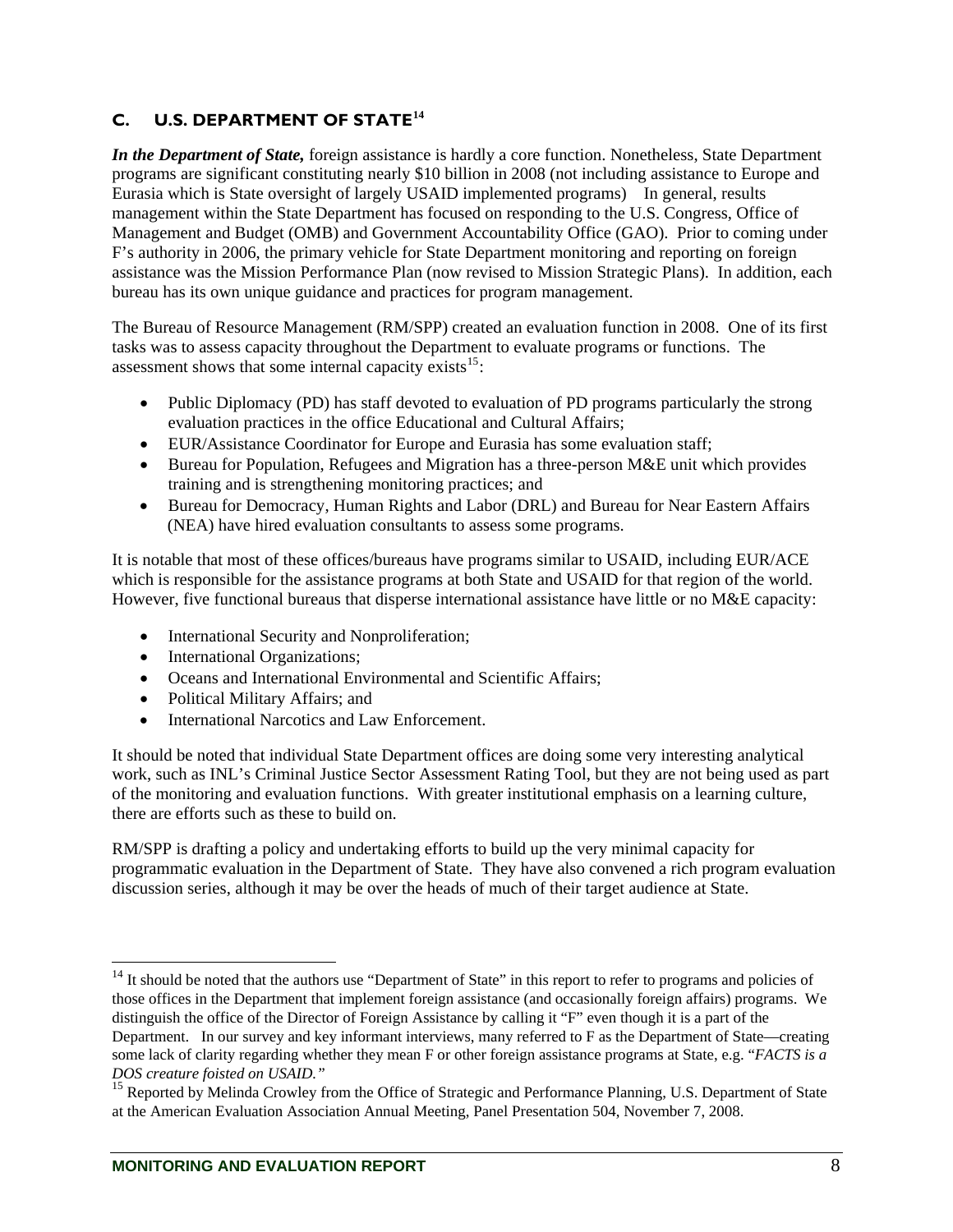# <span id="page-15-0"></span>**D. PEPFAR**

The President's Emergency Plan for AIDS Relief (PEPFAR) began in 2003 to combat global HIV/AIDS with tuberculosis and malaria added at the time of authorization. A requirement of the act which established PEPFAR was that the Institute of Medicine (IOM) provide Congress with an evaluation of the initiative's progress three years after the passage of the Leadership Act. In response, the IOM Committee for the Evaluation of PEPFAR Implementation examined the initiative from 2005-2007, including visits to most of the fifteen PEPFAR focus countries.<sup>[16](#page-15-1)</sup>

Many things about PEPFAR are controversial, but "overall, the Committee concluded that PEPFAR has made a promising start, but it warns that there is an enduring need for U.S. leadership in the effort to respond to the HIV/AIDS pandemic." Several recommendations made by the committee touch on monitoring and evaluation:

- A transition from its focus on emergency relief to an emphasis on long-term strategic planning and capacity building for a sustainable response.
- Addressing the long term factors that underlie the epidemics in each country including:
	- − Emphasizing and enhancing prevention with accumulation of better data to determine the most appropriate interventions needed in the countries.
	- − Expanding the knowledge base by emphasizing evidence-based approaches, learning from experience, and adaptation to new developments; as well as conducting operations research and robust program monitoring and evaluation.

PEPFAR exists within the context of the international health community's strong track record in knowledge-driven performance management, including monitoring and evaluation. The authors are not health experts, but it appears to a layman that some of the exhortations for better data above are reflective of PEPFAR policy choices that were not supported by data and perhaps set it apart from that community. This is too complex an issue to be included in this report other than comments by our external colleagues below.

It should be noted that many of the observations in this report do not apply to the same extent to the health sector within the USG foreign assistance community. Their use of monitoring and evaluation and their learning culture are deep and rich.

## **E. MILLENNIUM CHALLENGE CORPORATION**

The *Millennium Challenge Corporation* was created in 2004 with the aim of "reducing poverty through growth" in "well-governed countries." Developing countries are eligible to apply for funds across a broad set of program areas if they obtain relatively high scores on a set of 17 indicators within the categories of Rule Justly, Invest in People, and Encourage Economic Freedom.

MCC also implements a program for threshold countries—countries that do not qualify for MCC assistance but are close to qualifying and have demonstrated a commitment to meeting the MCCeligibility requirements in the future. The program provides 'threshold funds' to support reform efforts in areas identified as weaknesses across the MCC's indicators. Threshold programs are implemented by USAID; therefore the discussion about MCC in this paper refers to the "compacts" that the Corporation signs with Governments.

<span id="page-15-1"></span><sup>&</sup>lt;sup>16</sup> Institute of Medicine, PEPFAR Implementation: Progress and Promise, Washington, D.C., March 2007.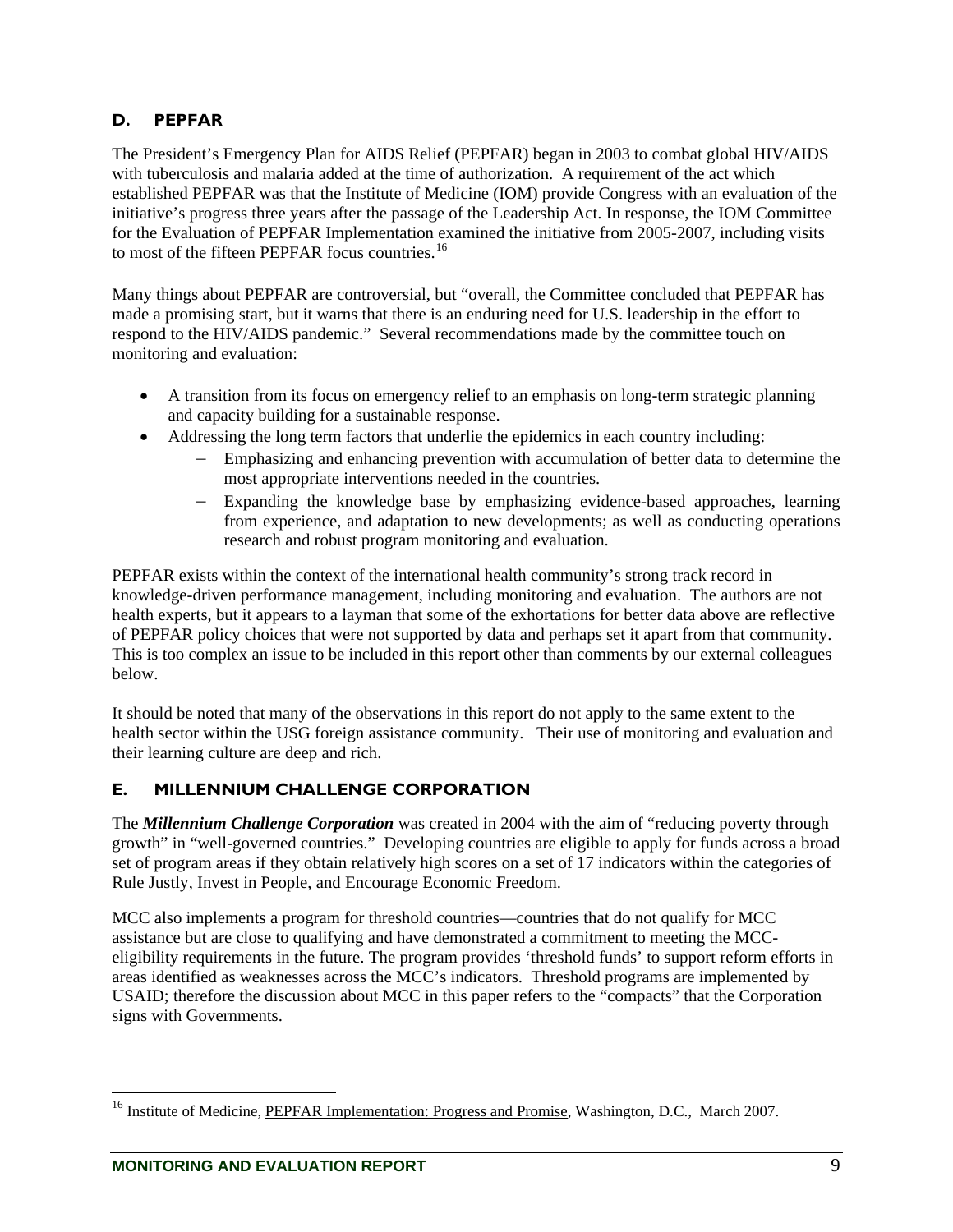As a program newly created five years ago, MCC has been allowed the comparatively narrow objective of "reducing poverty through growth". Within this context, impact is measure by the "income metric" directly linked to poverty. This one overarching impact objective for all compacts "allows project appraisal across sectors based on this same objective."[17](#page-16-0)

MCC's Chief Economist describes a "Framework for Results" that is used to ensure Aid Effectiveness, an approach that begins at compact conception and continues through completion:

- Pre-Investment Analyses
	- − Constraints Analysis
	- − Benefit-Cost Analysis
- Monitoring and Assessment in Implementation
	- − Baseline surveys
	- − Implementation performance against the Benefit-Cost Analysis expectations
- Rigorous impact evaluations, as appropriate.

MCC plans to invest in the careful collection and analysis of data throughout the life of the compact. Each compact has a monitoring and evaluation plan with quarterly progress reports against that plan.<sup>[18](#page-16-1)</sup> Currently one to two-page updates of implementation status are available on MCC's website, including key milestones as well as some output data. MCC's stated expectation for implementation monitoring and reporting goes beyond this: "reports of implementation provide an initial indication of whether the project met its targets in implementation, not just in terms of outputs …but also in terms of outcomes…This information will help inform any discussion of whether a project should be funded by MCC in a second program (either expanded or sustained)." Current implementation reporting as presented on the website would be insufficient for those kinds of decisions. Presumably there are more detailed reports that are not evident.

MCC has a greater commitment to impact evaluation than any of the other USG agencies. As of February 2009, 18 impact evaluations were under contract (12 funded centrally by MCC and 6 funded by local implementing agencies out of compact funds). These evaluations cover 47% of program activities and 58% of program obligations.[19](#page-16-2) At that time, another 11 impact evaluations were being considered by MCC and its local counterparts that , if all were contracted, would raise the total under rigorous and independent evaluation to almost three-fourths (74.\$%) of program obligations.

MCC (or their local counterparts) contracts with teams of professional impact evaluation specialists to "provide independent and rigorous measurement of MCC-funded programs". MCC seeks to use the most rigorous methods possible to evaluate impact depending on feasibility, cost and potential learning. When the evaluations are completed, MCC has committed to making them publicly available. MCC's contracts with these external evaluators empower them to publish their results independently.

<span id="page-16-0"></span> $17$  This section is drawn from a presentation by Franck Wiebe, "MCC and Impact Evaluation: Focusing on Results", at DOS Program Evaluation Discussion Series, January 15, 2009

<span id="page-16-1"></span><sup>&</sup>lt;sup>18</sup> MCC, "Guidelines for the Development of Monitoring and Evaluation Plans", November 2006 and Franck W. Wiebe, "Aid Effectiveness: Putting Results at the Forefront; MCC's New Institutional Approach" Working paper, October 27, 2008

<span id="page-16-2"></span><sup>&</sup>lt;sup>19</sup> These statistics exclude the Burkina Faso and Namibia compacts, which have been signed but have not yet entered into force and do not have impact evaluations contracted yet. Source: communication with Franck Wiebe.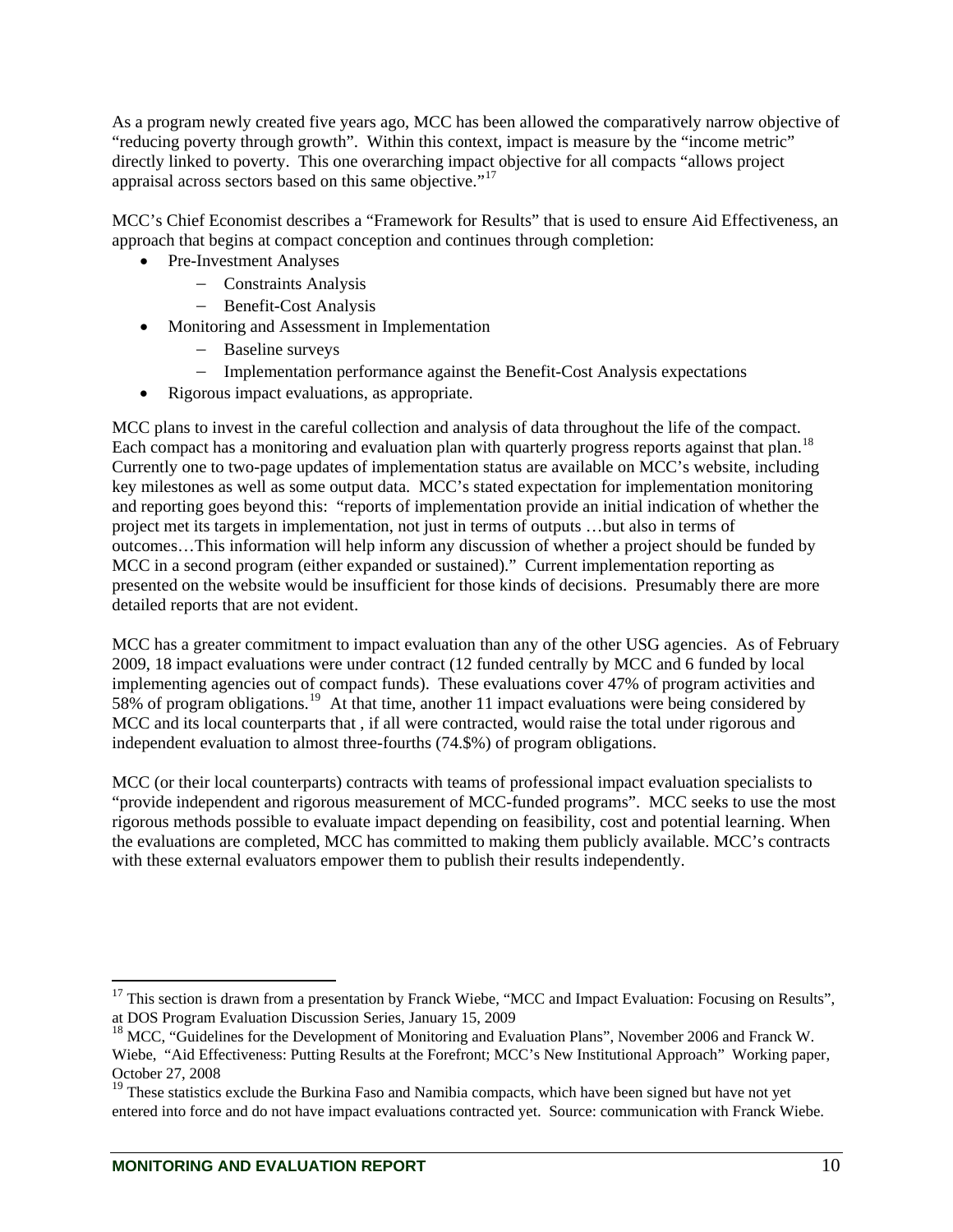# <span id="page-17-0"></span>**F. THE DEPARTMENT OF DEFENSE:**

With an increase in "nation-building" efforts as part of the Global War on Terror, and ongoing operations in Iraq and Afghanistan, the Department of Defense has emerged as a new player in international development. The Pentagon is recognizing that conventional "kinetic" military operations have limited utility in countering the threats posed to U.S. forces battling insurgencies in failed and conflict-ridden states. Therefore, they are searching for "nonkinetic," and "hearts-and-minds" approaches, dispersing international aid and investing in infrastructure, schools, and other community projects in conflict zones. Indeed, the Department of Defense Directive 3000 elevated nation building as an objective equal to war fighting and as we mention above, roughly 18% of U.S. foreign assistance is now dispersed through the Department of Defense. Granted that over three quarters of that assistance goes to Iraq and Afghanistan, it still reflects a shift in DOD priorities. U.S. military involvement in development activities is not without controversy.

While DOD has extensive metrics, lessons-learned staff and institutional capacity, and monitoring and evaluation functions for traditional war-fighting efforts, there is no publicly available evidence that the military has a rigorous methodology for assessing the strategic effectiveness of their development activities as yet.<sup>[20](#page-17-1)</sup> There are multiple efforts underway to address this including an M&E stream to Multinational Experiment 6, Austere Challenge 09, a draft handbook for projects funded with Overseas Humanitarian, Disaster and Civic Aid and likely many others. There are also likely to be significant challenges for coordination between evaluation of DOD foreign assistance activities and those of civilian agencies, including:

- The overall assistance goals are quite different -- the military is security oriented and tactical; development is often based on poverty reduction, humanitarian need and focused on longer-term institution building;
- Using the same terms to mean very different things e.g. effect and performance; and
- The staggering differences in scale of resources will exacerbate the difficulties.

Further discussion of the DOD role is beyond the scope of this report. But coordination between civilian and military foreign assistance will be a key challenge of the new administration.

<span id="page-17-1"></span><sup>&</sup>lt;sup>20</sup> Reuben Brigety, Testimony for the Senate Foreign Relations Committee, Aid for the Future, July 31, 2008.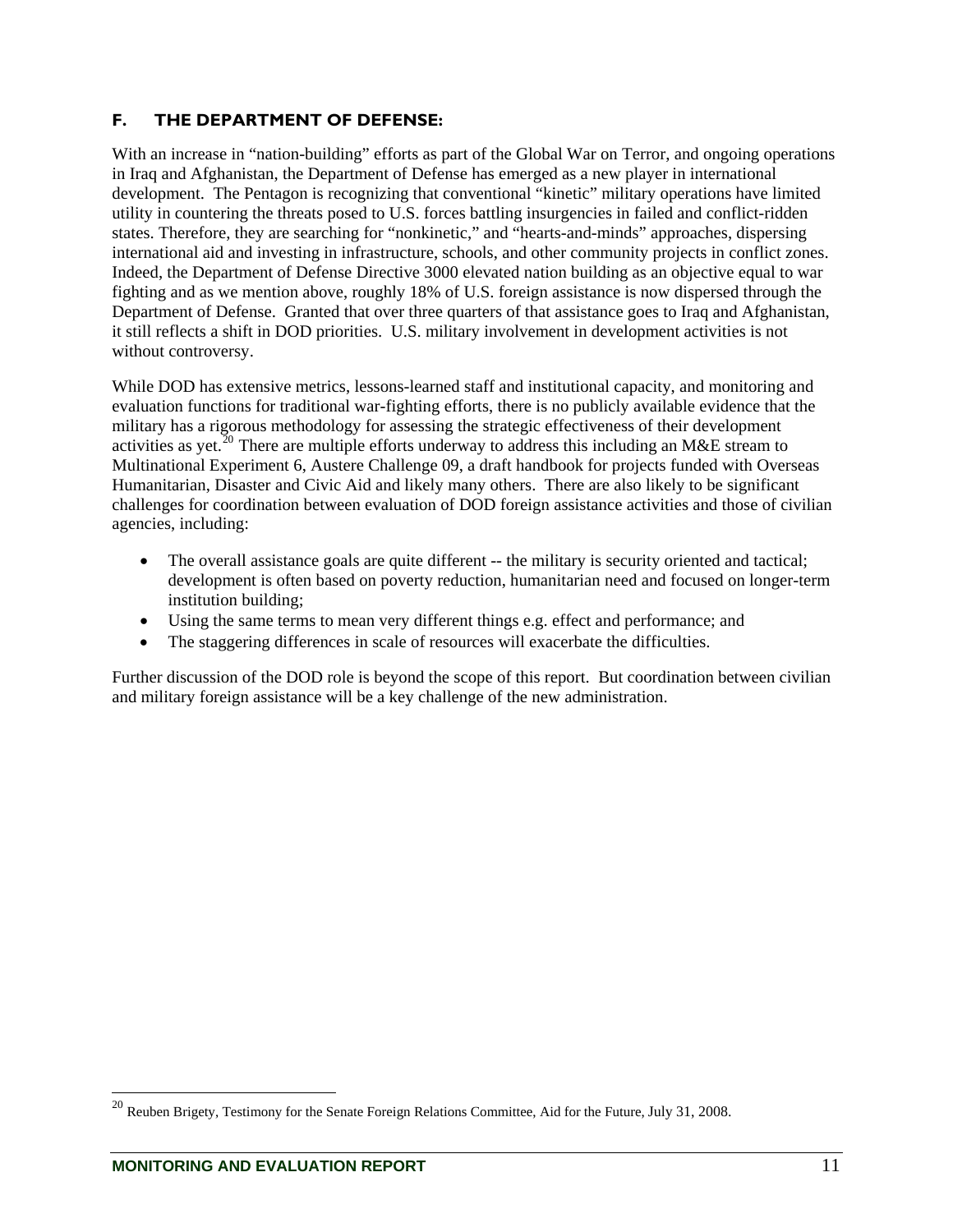# <span id="page-18-0"></span>**SECTION 2: USG M&E PRACTICES**

This section presents overall patterns in the way USG agencies are doing M&E, primarily USAID and Department of State. For brevity, it paints with a broad brush to highlight important issues. But this overshadows both the professionalism and commitment of staff and the sectors that do a very sound job. Several communities in USAID have demonstrated strong commitment to evaluation and monitoring. Both the health community and the microfinance community have invested in better evaluative approaches and are known for their strong learning. The DG community has invested heavily in recent years in improving monitoring and evaluation practices as well. MCC has excellent plans but no track record. Our data for this discussion draws on the evaluators who responded to our survey, our own experience, and the information provided by expert key informants.

# **I. MONITORING**

## **A. ISSUES**

The role of monitoring in the USG foreign assistance community has shifted dramatically in the last 15 years, particularly within USAID. In the 1970s and early 1980s, the principle was that good monitoring served the needs of project management. Now, monitoring is shifting to emphasize external accountability: reporting results to headquarters, to OMB and to the Congress.

In the 1970s, the USAID LogFrame served as the foundation for the Agency's monitoring system. It was used as a critical part of project planning at the outset of a project. It contained a set of project objectives, indicators and measures for tracking progress. Associated monitoring requirements included a baseline for each measure, targets for expected results and reporting on actual results at quarterly time points for the life of the project. Language changed as the LogFrame *input-output-purpose-goal* hierarchy was replaced by the Results Framework system at USAID. In the broader development community, the hierarchy that took over was *input-output-outcome-impact.* 

Projects can and should be monitored to determine the extent to which the expected outputs, outcomes or impacts were achieved. When done well, monitoring

#### **Terminology**

It may be helpful to explain some of the terminology that pervades most discussions of foreign assistance programs and monitoring and evaluation. Outputs are those 'deliverables' over which the project implementers have control, such as the number of training programs and the number of teachers trained. Outcomes are generally those *expected changes in attitudes, knowledge/skills, and behaviors that are to be the immediate consequences of the outputs*. Put simply, a foreign assistance project runs training courses for civil servants on public infrastructure projects. Whether on return to their jobs the trained personnel (output) actually behave differently using the new skills and attitudes taught (outcome) is not within the direct control of the project implementers, it can be influenced by implementers and policy decisions by the Embassy or USAID. Impacts, sometimes called 'results', are the consequences of combinations of outcomes e.g. improved public health infrastructure results in healthier people.

can be invaluable to project implementers and managers to make mid-course corrections to maximize project impact. This type of monitoring is still needed and indeed encouraged, for example in the revised ADS Guidance at USAID and the performance monitoring systems at MCC. But overall, the role of monitoring in U.S. foreign assistance programs has undergone a shift. The emphasis is no longer just on good activity management but on accountability, reporting to agency headquarters, OMB and the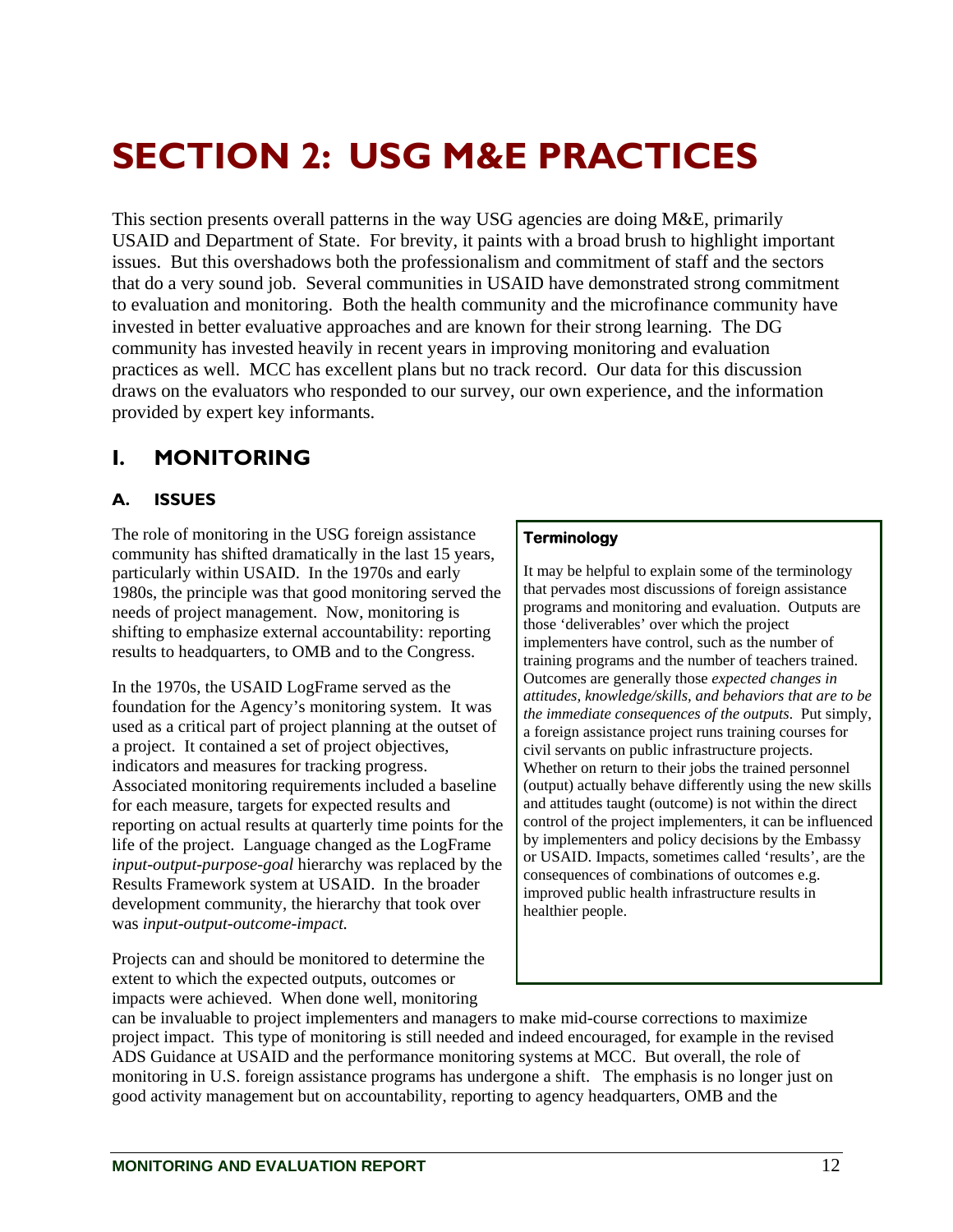Congress. The F requirements, intended to streamline monitoring and reporting, are extraordinarily rigid and labor-intensive. The authors have frequently heard USAID and State Department staff say that they find it difficult to continue regular monitoring practice when overwhelmed by F requirements for program management

As the size of the USAID staff has shrunk, Agency personnel have been forced to increasingly take on the role of contract/grant managers. What had previously been programmatic monitoring has evolved to accountability monitoring of contractor performance. The authors have seen too many cases where harried USAID field staff does not have the time to review or use their monitoring data. For example, during a training of USAID officers on monitoring plans, several of the more experienced USAID officers in attendance were 'sitting out' the training exercises. The author was told, "we don't do these … ourselves; we contract out the work". If USAID staff is not actively involved in the process of thinking about what will be monitored and reported, experience has shown that they will not be actively involved in using that kind of systematic information to make decisions.

Within the Department of State, the only department-wide monitoring tool is the externally focused Mission Strategic Plan (MSP). MSPs were a series of goal papers with self selected indicators whose quality varied significantly – most were not tied very clearly to foreign assistance programs. MSPs were seldom consulted other than during the annual drafting and review exercise. In most cases, it was a "box to check" to meet OMB and Congressional requirements and rarely involved extensive discussion and debate within a country team.[21](#page-19-0) They are an exercise in external reporting and not in programmatic management.

The initial decision by the F Bureau to include only input-output monitoring in their FACTS system was also a clear indication of the shift towards external reporting and away from programmatic monitoring to increase project impact. In early meetings to develop this set of indicators, the question that was repeatedly asked was, "what are we buying with this money?" F leadership emphasized the need to report to OMB and the Congress on what USAID and State were *doing* with their budgets rather than what they were *achieving* with their budgets.<sup>[22](#page-19-1)</sup> This set of signals to USAID and State Department program mangers was troublesome in two ways:

- With the scarcity of staff time to manage programs, the amount of effort to respond to the new F reporting system was effort taken away from existing responsibilities – too often programmatic monitoring, including such things as gathering baseline data;
- By focusing on outputs, F sent a message, intended or not, that outcomes were not as important as external reporting on whether foreign assistance resources were being expended. This is much closer to the waste fraud and abuse perspective of the Office of the Inspector General (IG) than the program focus of using systematic information to maximize the results of foreign assistance.

Both USAID and State Department send out annual messages requesting "Success Stories". Over 65% of the external evaluators who answered our questionnaire agreed with the statement "DOS/USAID care more about success stories than careful evaluations of their program". This was the most answered question in the survey.

What information you collect sends signals about the priorities for USG foreign assistance. One external evaluator said "USAID doesn't want to know the facts/truth…Branding and success stories are the primary interests." Combining the message that success stories are more important than systematic

<span id="page-19-0"></span><sup>&</sup>lt;sup>21</sup> Government Performance and Results Act (GPRA) and questions in OMB's Performance Assessment Rating Tool (PART) designed to be sure agencies were meeting requirements such as GPRA.

<span id="page-19-1"></span><sup>&</sup>lt;sup>22</sup>Hyman, Gerald F. "Assessing Secretary of State Rice's Reform of US Foreign Assistance." Carnegie Papers: Democracy and Rule of Law Program No. 90, CSIS. Feb. 2008.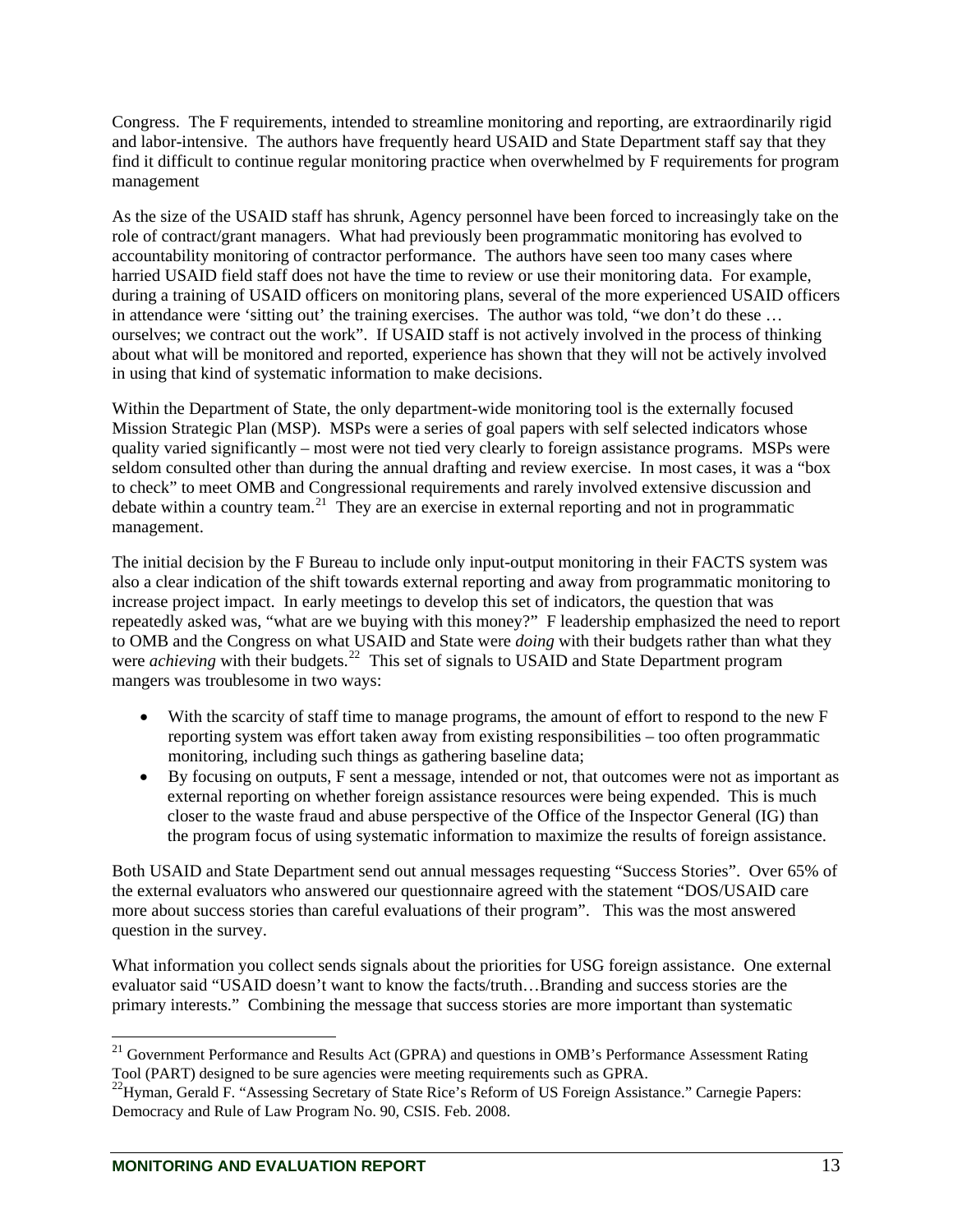<span id="page-20-0"></span>information with the emphasis on output monitoring undercut the sense that these organizations are committed to results.

By contrast, MCC monitoring and evaluation guidance emphasizes impact and sends a clear message that results are important. MCC defines impact as "reduced poverty through growth" using income as the indicator for poverty. This clear and measurable objective is the basis for a system to compare activities in the context of their progress in achieving that one impact. However, it is early in the life of the MCC compacts to have much understanding of the realities of their monitoring experience.

### **B. GUIDANCE AND GETTING THE JOB DONE**

One explanation for the challenges with monitoring has to do with guidance. There is no standardized monitoring guidance for foreign assistance programs – the requirements at MCC are very different from the requirements at State and USAID. When F was created, it was an opportunity to standardize across at least USAID and the Department of State. When F focused on input-out external reporting, that resulted in continuing the plethora of existing agency practices for management monitoring. Moreover, F's very strong early messages about streamlining led many at USAID to believe that their ADS system with Results Frameworks and Performance Monitoring Plans (PMPs) had been superseded by the new F system. This confusion is reported by a survey respondent: **"**Right now they can't decide whether to use Results Frameworks or FACTS. There is obviously no guidance since every mission I've done PMPs for (36 in 1-1/2 years) approaches it differently." Even with the mandatory requirement in the guidance for baseline measurement of each indicator at all levels, practice is falling seriously short as indicated above.

Monitoring requirements have increased, staff size has decreased and the monitoring function has been delegated to contractors and grantees. This would be workable if agency staff had the time and skill to both oversee the monitoring function and the skill to understand the strengths and weaknesses of the information they are using. This outsourcing has resulted in the loss of dialogue, debate and learning by agency staffs. These issues are discussed further in the next section.

### **C. LINK BETWEEN MONITORING AND EVALUATION:**

Monitoring can inform the project manager when a project is veering off course which may occasion the call for a more in depth management or process evaluation to provide an independent assessment of what has gone wrong, why, and what might be done to fix it. In addition to being used for such management decisions, and external reporting, monitoring data is the necessary foundation for strong evaluation. Evaluation of programmatic results without monitoring data is available as the starting point for an evaluation is much more difficult and the limited in scope. This data is necessary to look at the basic evaluation questions of *why did things happen?* or *was the value of the project as expected when the investment was made?* and *whether the achievements are likely to be sustained?* 

# **II. EVALUATION**

## **A. SHOULD EVERY ACTIVITY BE EVALUATED?**

At the Department of State, the de facto decision has been to not evaluate. State Department does have the well respected evaluation work that has been done by the office of Education and Cultural Affairs, but quite limited evaluation work on other programs. Some effort is being made to promote evaluation by RM/SPP and F but these efforts are very new and of limited scope. Management of foreign assistance programs remains outside the purview of the typical foreign service and civil service officers at the Department of State and functional bureaus have implemented ad-hoc approaches to program evaluation. There is a brand new evaluation policy that institutes a department-wide requirement for evaluation.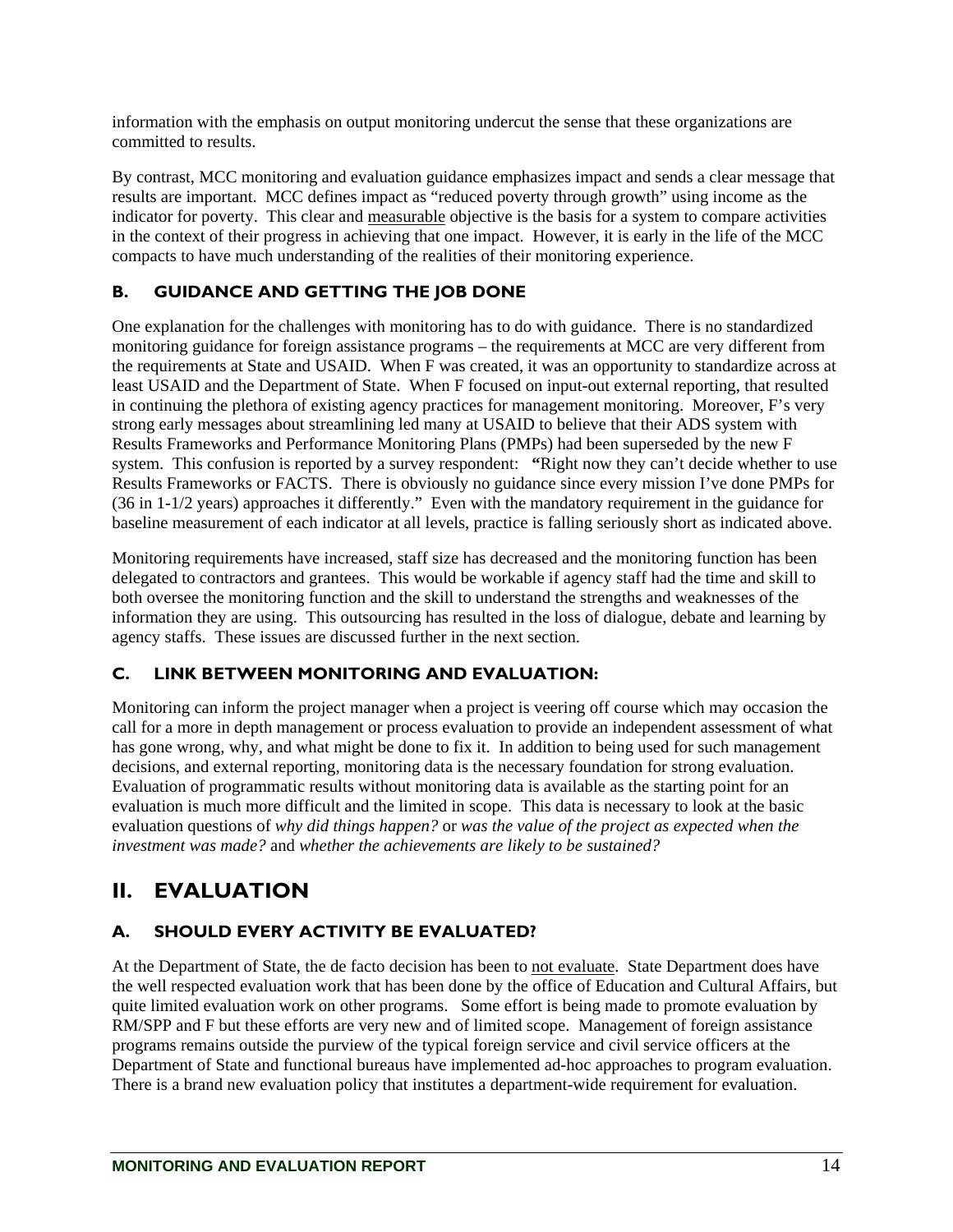<span id="page-21-0"></span>Through the PART process, OMB has put pressure on State to do evaluations and a number of these are being undertaken.

MCC has designed a very robust impact evaluation system and is working toward conducting evaluations for a large number of activities within their compacts. Decisions are made in consultation with their implementing partners (check language in first section) for ownership of the findings. When impact evaluation is not a priority for host country partners, some impact evaluations are centrally funded in order to have the knowledge about the impact that MCC programs have on income in that country. But few activities have been completed; therefore evaluations haven't been completed so there is little in the way of track record.

USAID's rule for the last decade was that the decision to evaluate should be left to managers in the operational units, when they identified a need. Previously, the mandatory requirement to do mid-term and final evaluations led to the production of many, largely un-used reports. Today, in practice, it is the USAID technical officers<sup>[23](#page-21-1)</sup> who usually call for an evaluation. The newly approved ADS has included a mandatory evaluation requirement but not for each activity. $24$ 

Operational managers are reluctant to use scarce budget and time to commission an evaluation for the purpose of building the Agency knowledge base about what works, what doesn't, and why. Therefore the sectoral centers in Washington<sup>[25](#page-21-3)</sup> have been providing leadership in evaluation. For example, Global Health, the Democracy and Governance Office and the Micro-enterprise Office have all supported evaluations as well as efforts to strengthen evaluation methods in their sectors. The Office of Private and Voluntary Cooperation has continued to require evaluations in their cooperative agreements. The Europe and Eurasia Bureau has a very strong system called Monitoring Country Progress to assess progress in outcomes for economic growth and democratization.

# **B. HOW MUCH SHOULD BE SPENT ON MONITORING & EVALUATION?**

Many reports and studies about monitoring evaluation budgeting advance the idea that somewhere between three and five percent of an agency's program budget should be used for monitoring and evaluation.<sup>[26](#page-21-4)</sup> Using the five percent figure, the evaluation share of the State/USAID joint \$22 billion budget request for 2009 would be \$1.1 billion<sup>[27](#page-21-5)</sup>. If that amount were split between monitoring and evaluation on a 50/50 basis, State/USAID would manage an evaluation budget of approximately \$525 million dollars. How does this compare to what was spent on evaluation in 2008? Because most M&E budgets are embedded in the contractual or cooperative agreements between USAID and implementing partners and dispersed in sectoral centers in Washington, it is impossible to ascertain how much money is spent on monitoring and evaluation. But, it **is** highly likely that neither State nor USAID have come close

<span id="page-21-1"></span> $^{23}$  USAID had formally designated officers in charge of each activity called "Cognizant Technical Officers." (CTOs) <sup>24</sup> ADS Section 203.3.6.1 "**MANDATORY:** AO Teams must conduct at least one evaluation aimed at

<span id="page-21-2"></span>understanding progress or lack thereof and the types of actions that need to be taken to improve performance during the life of each AO as defined by their respective USAID Mission/Office."

<sup>&</sup>lt;sup>25</sup> The "Pillar Bureaus"

<span id="page-21-4"></span><span id="page-21-3"></span><sup>&</sup>lt;sup>26</sup> See for example, "The New York State Public Service Commission's (Commission) Order establishing the EEPS took several important steps to enhance evaluation of programs funded with System Benefits Charge (SBC) funds, including increasing from 2 percent to 5 percent the portion of the program budgets dedicated to evaluation requiring development and implementation of evaluation protocols, and the establishing a statewide Evaluation Advisory Group"..www3.dps.state.ny.us/PSCweb/PIOweb.nsf.

<span id="page-21-5"></span><sup>&</sup>lt;sup>27</sup> The FY 2009 Foreign Operations request for the Department of State and USAID totals \$22.7 billion, a \$598 million increase over the FY 2008 enacted level, or an increase of almost 3%, including the Global HIV/AIDS Initiative and P.L. 480 Title II food aid. **Congressional Budget Justification: Foreign Operations. Fiscal Year 2009**, US Department of State-USAID.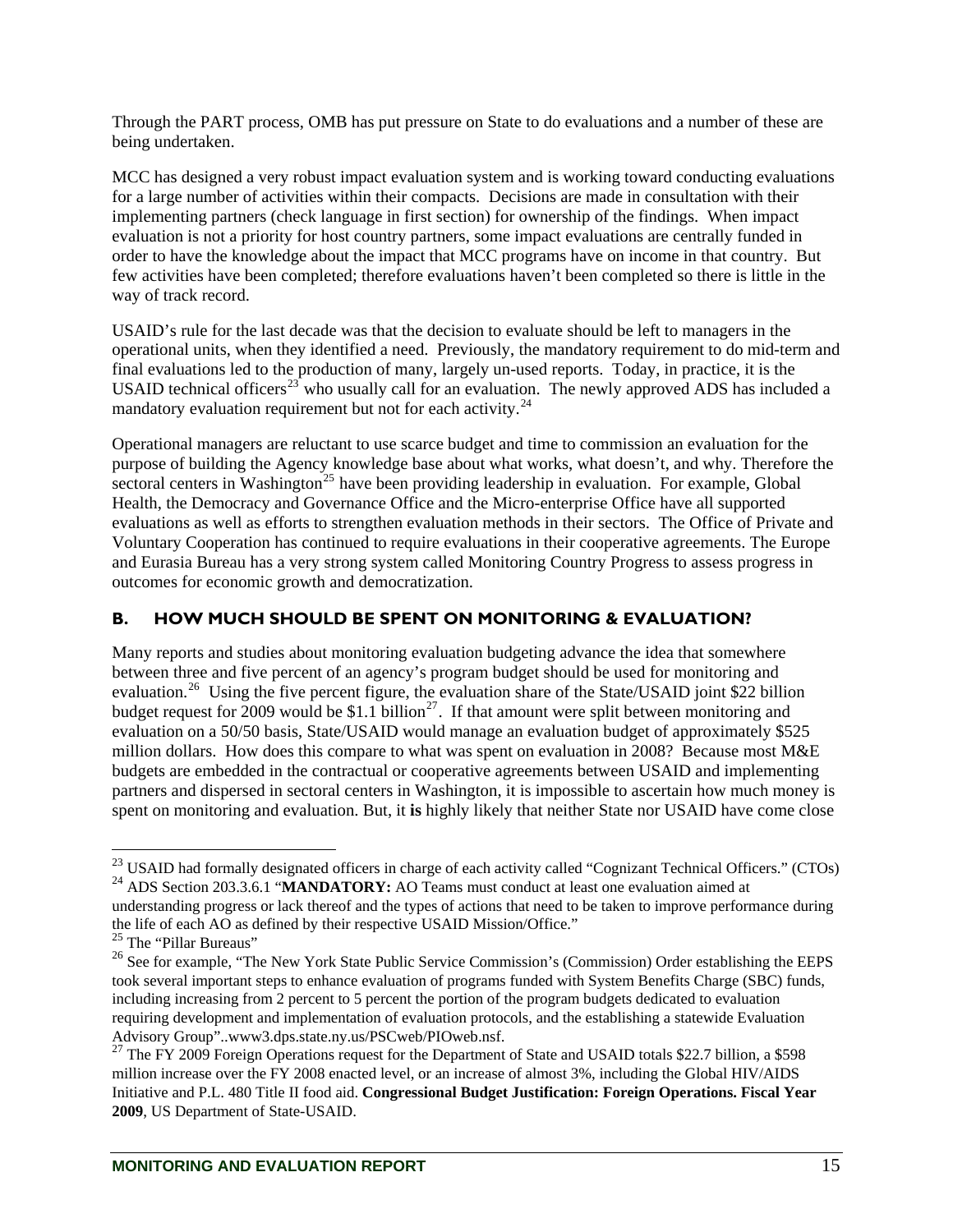<span id="page-22-0"></span>to that number. It is possible that MCC has planned something approaching several per cent of budget, but it will be very interesting to see if they are more successful in sustaining that level of investment than history suggests.

One explanation of why there isn't better planning can be found in the incentives that are operating at the beginning of a program for both USAID and the selected implementing partner. Cost is an important factor in winning bids, and potential partners do their best to keep the budget as low as possible. On the USAID side, the practice is increasingly to require the bidder to include in its proposal the preparation of the Performance Monitoring Plan (mandatory) and the evaluation (if needed). Neither side has a sufficient incentive to invest a lot of up front money in setting up a baseline and structuring a rigorous evaluation design, in the face of the lowest cost being a primary threshold for winning bids.

Poor budget planning leads to ad hoc and under-funded levels of efforts for outside evaluators, who must "make do" in answering questions, with a weak evaluation design usually without benefit of a baseline against which to measure change, or without built-in control groups against which to compare the effects of he assistance project, or to address questions about attributable impact and sustainability.

The absence of leadership and guidance that provide funding, incentives, and standards for operational units to invest in careful evaluation planning produces an ad hoc approach to thinking about field evaluations. The result is too often a poorly conceived scope of work, a "do the best you can in three weeks" evaluation design,

#### **Evaluators' Perspective: Scopes of Work**

The Scope of Work (SOW) prepared by the client is an all important document for external evaluators and therefore for the quality of the evaluation. There are several critical elements: first, evaluation questions, second, team qualifications, and third, time and budget available for the evaluation. SOWs may also suggest methodologies to be used, and, rarely, the confidence level the client expects in the evaluation's data, findings and conclusions.

In the authors' experience, too many evaluation scopes of work have in the past been poorly thought out, most notably in the tendency to set out long lists of questions to be answered without regard to the time needed to develop and analyze empirical evidence on which to base an answer. Even when the SOWs have more focused questions, there often remains a gap between questions posed and the resources needed to provide high quality answers. Moreover, it is rare that the resources provided for an evaluation are sufficient to develop and apply more rigorous research methods that would produce valid empirical evidence regarding outcomes, and attributable impact.

One colleague summed it up: "USAID does a good job of posing questions but the corresponding weakness is that it does not provide a broad enough scope of work or level of effort to insure that findings have any empirical validity. The result is that project officers end up using M&E findings to justify their own preestablished opinions (which may in fact have an experiential basis but which never are the result of systematic applied evaluation research)."

and a set of findings and conclusions that rely as heavily on the experience and judgment of the team members as it does on the careful assembly of facts.

This causes the evaluation team to narrow the scope of their effort limiting the import of what they learn. Development and other foreign assistance efforts are complex and highly reactive to their difficult and changing settings. The by-product of slimmed down evaluation efforts are missed opportunities to get the best information on activities within their context.

# **C. METHODOLOGY- HOW RIGOROUS?**

The rigor of an evaluation derives from the evaluation methods which are designed to minimize bias and therefore increase confidence in the findings. Social science research methods call for testing whether a treatment group's improvement is attributable to the treatment by having a 'control' or comparison group. In one author's experience with 31 evaluations, control or comparison groups were established, and had to be 'found' by the evaluation team as part of the evaluation process. This is a very imperfect solution.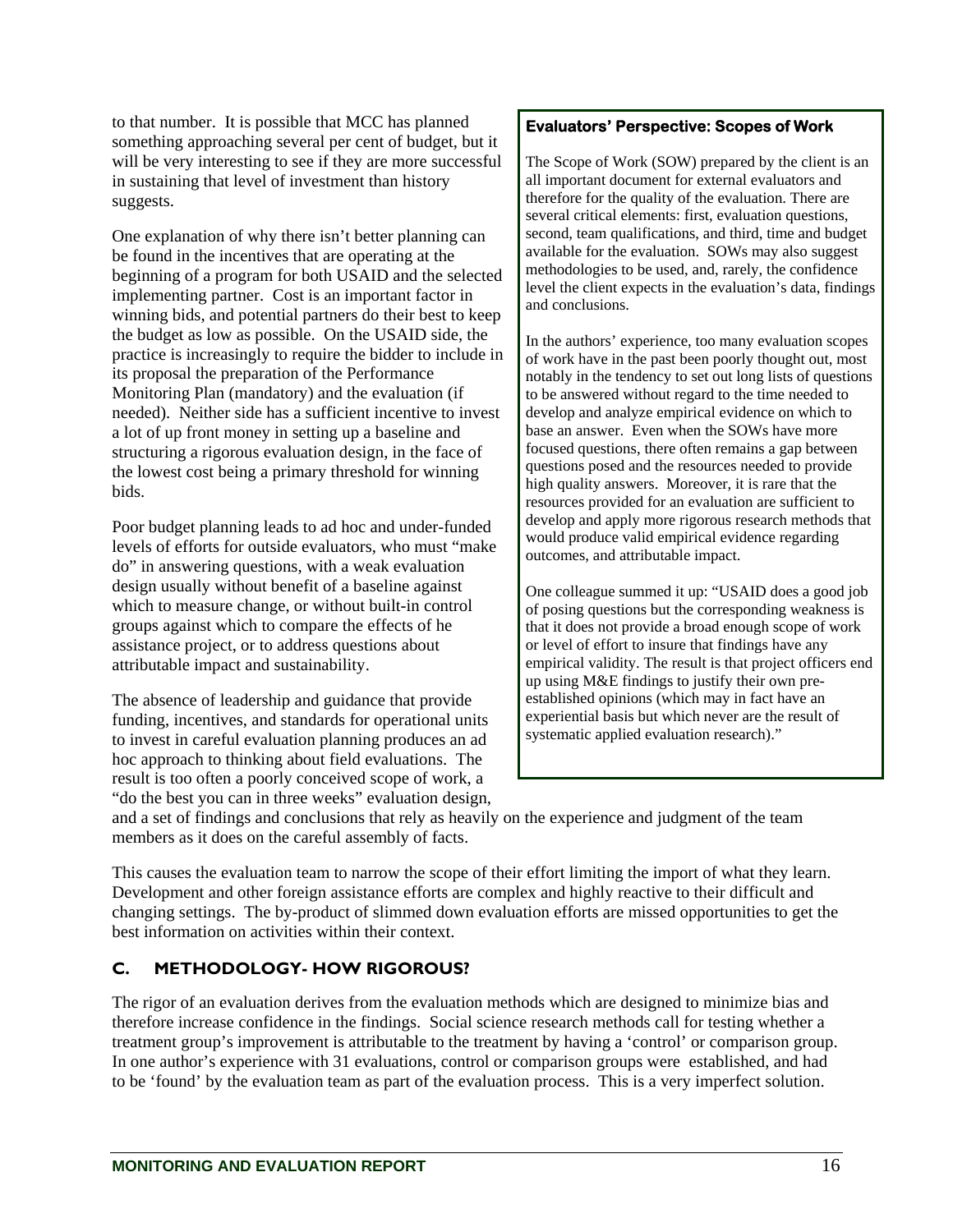<span id="page-23-0"></span>Professional evaluators tend to want more rigorous methods to increase the confidence in the findings, but many recognize the real world limitations.<sup>[28](#page-23-1)</sup> Rigor is costly in terms of time and money.

The Center for Global Development has led a strong effort calling for more rigorous foreign assistance evaluation leading to the creation of the International Institute for Impact Evaluation (3IE) in 2007. Taken to the extreme, this call for rigor assumes a set of independent, well trained social scientists setting up randomized control trials or quasi-experimental designs to test the ultimate impact of a foreign assistance investment. This has raised the issue of participation and the ownership and utilization of results. There is a substantial movement among a set of evaluation professionals who strongly advocate for a different approach called participatory evaluations, largely on the grounds that participation enhances utilization<sup>[29](#page-23-2)</sup>. Many argue that scientific rigor and participatory evaluation practices are not contradictory, and indeed there are many other evaluation methods in use throughout the world. This debate continues but there has been recognition that the "appropriate" method should be chosen for each evaluation.

When implementing new and untested approaches, foreign assistance managers would be wise to identify some type of comparison group, collect careful baseline data on both groups and keep a close eye during implementation. Occasionally there will be instances to employ the fully rigorous methods that professional evaluators are capable of providing. But the reality for most foreign assistance is that the great should not be the enemy of the good. Matching the issues to be addressed to the length and scope of the evaluation, more clarity about before and after comparisons, and actively looking for competing explanations to explain the change observed will go a long way. Even approximations of rigorous designs and methodologies will require more resources, better advance planning, and the development of a more sophisticated 'consumer' of evaluation reports than now exists in the U.S. foreign assistance community.

## **D. EXPERTISE AND TRAINING**

Program planning, monitoring and evaluation are not included in the normal training for State Department Foreign Service officers. Department of State does have both a course at the Foreign Service Institute and an online course that deals with monitoring, but neither is required and comparatively few have taken either one of them. This leads to a very different culture in the State and USAID foreign services. As State and the Embassy's role in foreign assistance decision making increases, this becomes increasing problematic.

Throughout the 1990s, most of USAID's training investment in M&E focused on the monitoring side, to the detriment of evaluation. By 2000, USAID began a correction, contracting with Management Systems International to conduct a series of intensive Evaluation Certificate courses for USAID evaluation officers and others. This course continues to presented. Although there is an "M&E" module in most every other USAID training course, what is taught is too thin to prepare USAID staff adequately to manage partners to carry out these functions. In the best scenario, at least some staff would be prepared to carry out monitoring and evaluation themselves so that they had a deep enough understanding to backstop M&E functions.

<span id="page-23-1"></span> $^{28}$  Bamberger, Jim Rugh and Linda Mabry Real World Evaluation, Sage 2006 www.realworldevaluation.org Real world evaluators, which includes most of our respondents, have been struggling with the issue of how to reduce bias and improve validity of their findings while coping with limited resources, short time frames, and poorly conceived scopes of work. This has spawned a literature dating back to the 1970s beginning with Rapid Appraisal methods from the work of Robert Chambers at the Institute for Development Studies, Sussex, England, and the USAID Impact Evaluation Program of the same era.

<span id="page-23-2"></span> $^{29}$  Michael Quinn Patton, Utilization Focused Evaluation, Fourth Edition, Sage 2008 and Others.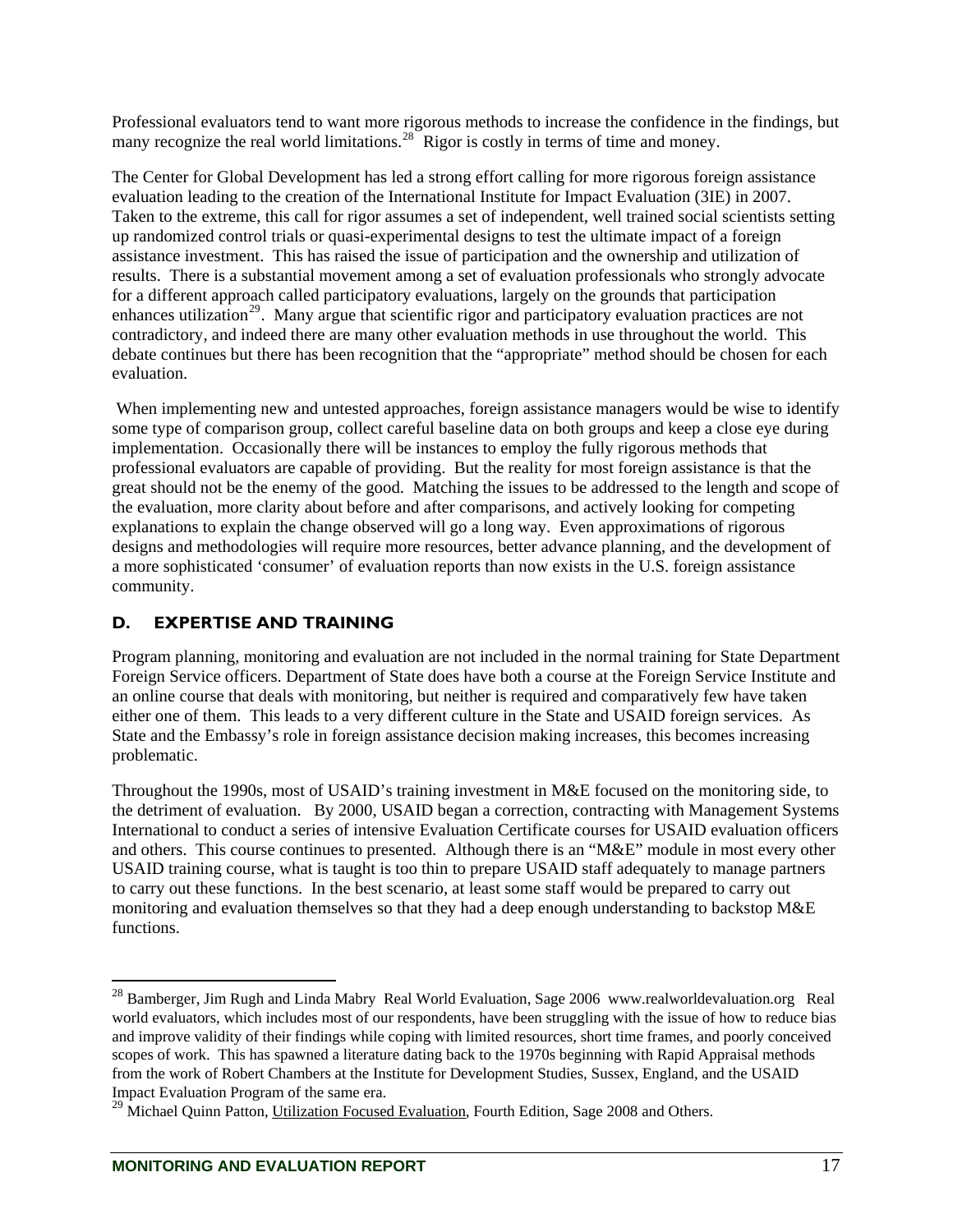<span id="page-24-0"></span>USAID has also invested in outside expertise to conduct assessments of evaluation practices, such as the National Academy of Science study for the Democracy and Governance Office, or the Teller study for the Global Health Bureau. These critical studies have stimulated USAID thinking about the need for better evaluation work.

## **E. USING EVALUATIONS IN MANAGING FOREIGN ASSISTANCE**

Most evaluation professionals would agree that evaluations that are not used are a waste of time and money.<sup>[30](#page-24-1)</sup> Are evaluations actually used – even at USAID?

In the author's experience, the immediate client, usually the USAID officer who commissioned the evaluation, did have a purpose in mind, usually connected with the development of the follow-on activity. But the utilization usually stops there.

At present, there are no empirical studies that examine the use of evaluation findings in USAID or, to our knowledge, other U.S. foreign assistance agencies. From our survey respondents and our own experience, we identify some of the factors which may contribute to evaluation utilization, or lack thereof.

- The perception reported by external evaluators that "*USAID cares more about success stories than careful evaluation*" would explain why there is very little motivation to invest in serious program or project evaluation.
- The linking of U.S. foreign assistance to short term foreign policy objectives works to make outcome or impact evaluation irrelevant. As a colleague put it: "…*with USAID increasingly responding to short term foreign policy directives—with impact on the recipient country coming a distant second in priority -- evaluation seems somewhat besides the point*."
- Bureaucratic incentives do not support rigorous evaluation or use of findings. One thoughtful colleague said: "*If the USG feels that evaluation research is necessary to assure a solid empirical foundation for decision-making, then there should be a concurrent commitment to assuring that the evaluation research which is conducted addresses 'actionable' issues, that it is methodologically sound, and that it is actually used by the broadest possible range of stakeholders. Currently, I consider the majority of such efforts "ceremonial"—because the primary objective is "to get an evaluation expert", "to get some numbers for the next annual report", and/or to get something for a presentation at an upcoming conference or management meeting.*"
- Make evaluation report findings more accessible. Long, detailed reports will not be read by decision makers. "*Write up evaluation findings, conclusions and recommendations in one and two page formats for decision-makers….Crisp, professional briefings are also necessary.*"

Done well, evaluations can serve multiple stakeholders at various levels, from host country citizens and institutions, to U.S. decision makers in the field and in Washington. But different kinds of evaluations need to be designed to address the management issues of activity managers and host country managers than the types of studies that address the policy and strategic choices about assistance mechanisms such as projects or budget support; or whether sufficient capacity has been built to deliver HIV/AIDS drugs; or whether support to media or elections are making a greater contribution in a country.

Perhaps in the long run, the most important consumer of evaluation based knowledge should be policy makers and the US Congress. Because Congress appropriates the funds, and has a history of specifying through "earmarks" or strongly suggested allocations exactly how the funds should be used, in many ways, the Congress has operated as the policy and budget office for the US foreign assistance program. If

<span id="page-24-1"></span> $30$  The strongest advocate for this point is Michael Quinn Patton. See his "Utilization Focused Evaluation"  $4<sup>th</sup>$ Edition, Sage Publications. 2008.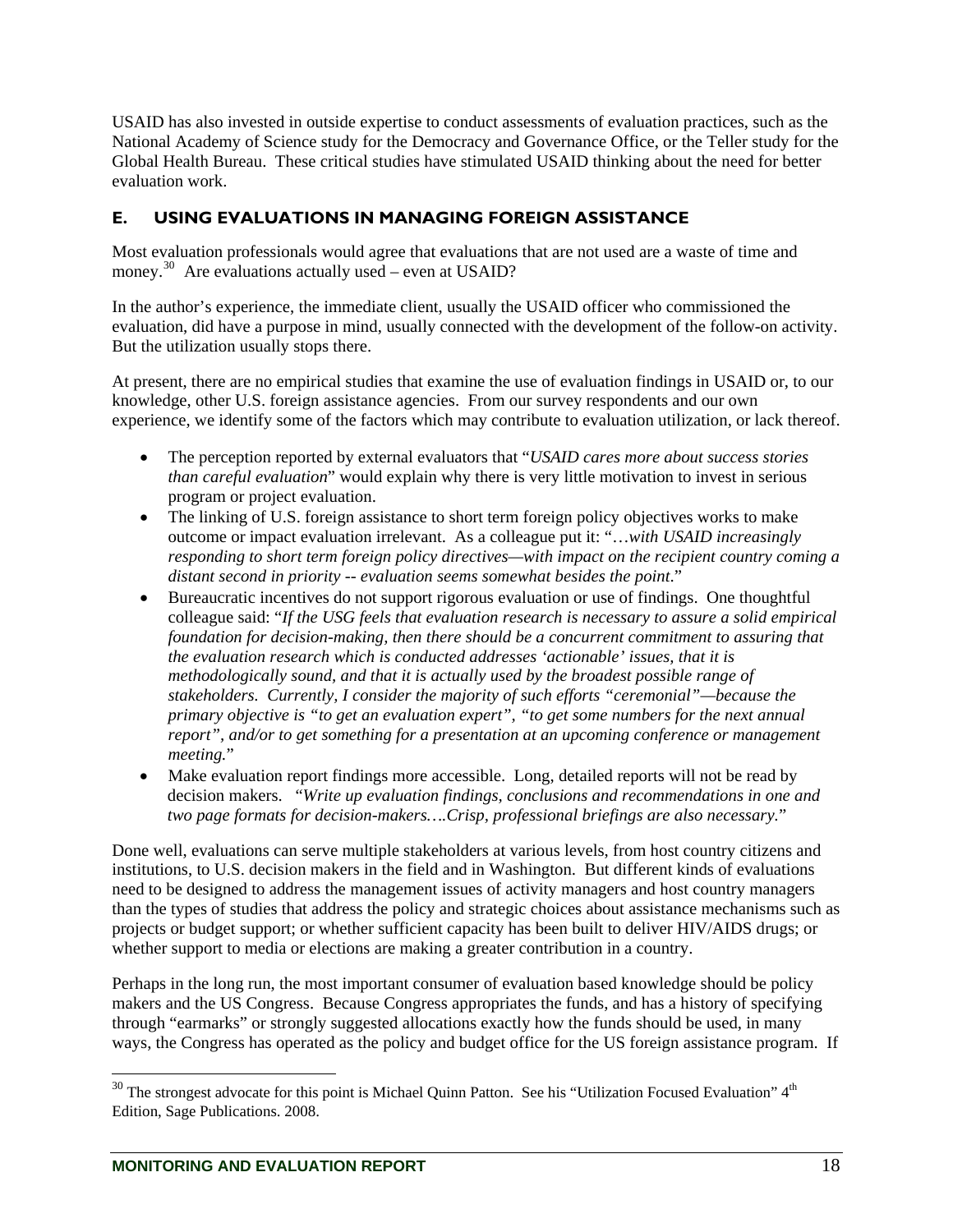Congress is going to play this role, the members and staff should be thirsty consumers of evaluation based knowledge about what works, what doesn't and why. Unfortunately, the main reporting document required by the Government Performance Results Act does not provide enough in the way of synthesis and analysis of foreign assistance outcomes and impact. While Inspector General reports are regularly sent to the Congress, evaluations are not. Perhaps this is at least partly because the types of evaluation being done are not of the type to address the broader policy issues.

No matter how rigorous or relevant, a completed report is just the first step in a process of dissemination, discussion, and debate. For this cycle of learning to be complete to achieve the purpose of contributing to 'smart' policies and programs, there must be leadership and a system wide commitment to creating a 'learning culture' which values knowledge, and accepts the reality that not all programs will be successful or should be sustained.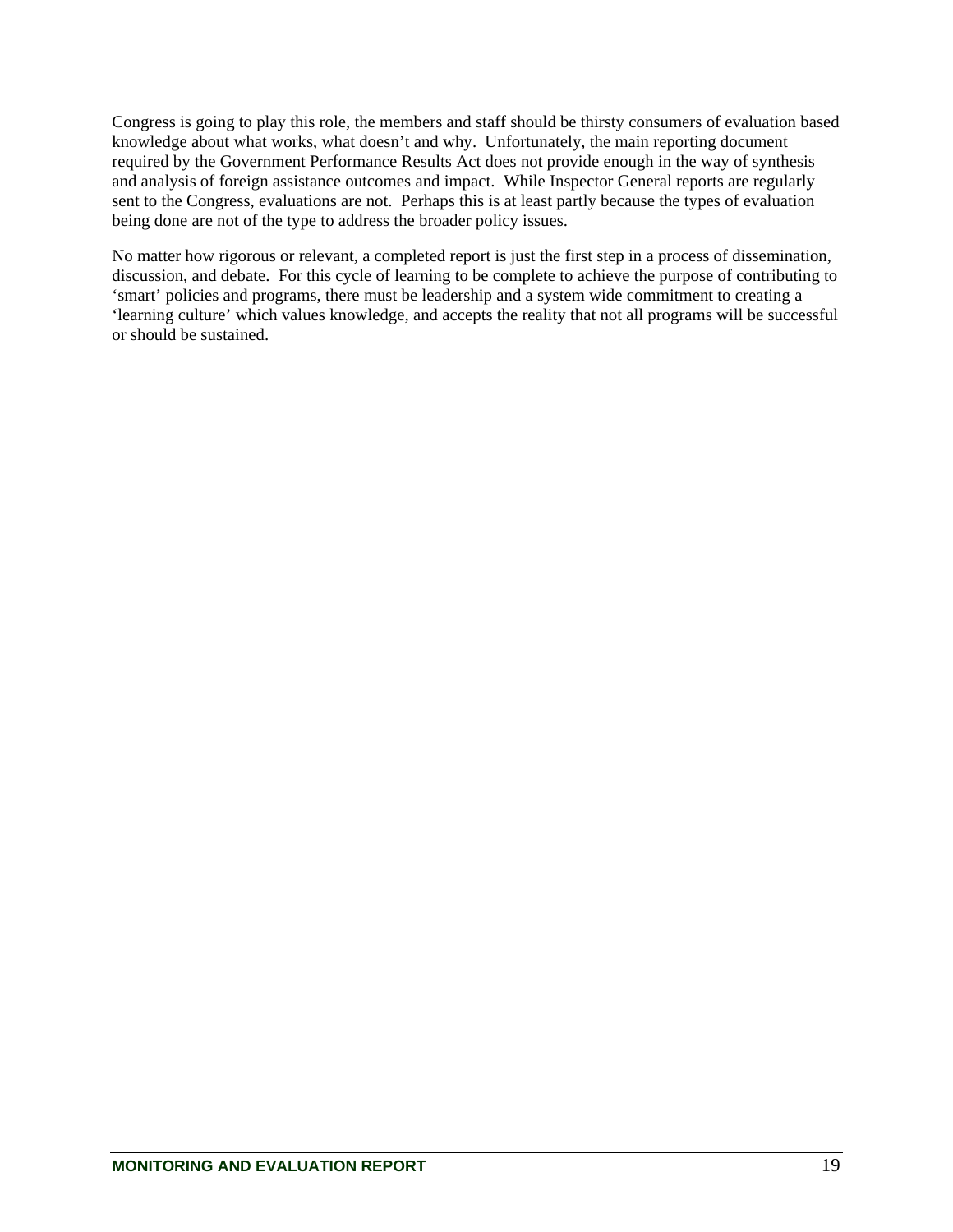# <span id="page-26-0"></span>**SECTION 3: MODERNIZING FOREIGN ASSISTANCE MONITORING AND EVALUATION PRACTICE**

Ideally, foreign assistance reform will have already changed the context in which monitoring and evaluation are conducted. To strengthen monitoring and evaluation practices:

**Design streamlined monitoring system with a better balance between learning and accountability**. Most monitoring data originates in the field – even for DOS centrally managed programs. First, conduct a review of all required monitoring and performance reporting. Then, sufficient expertise and resources should be allocated to meet the requirements. If this is not possible, requirements need to be changed – renegotiated with external stakeholders if necessary.

**Develop a minimal degree of common standards and requirements across agencies that provide foreign assistance**, recognizing that some agencies will need a long transition period to meet those standards. Work with agencies to meet the standards in a way appropriate to each program.

**Introduce results management into training of all staff that will have a role in managing foreign assistance.** This includes State Foreign Service Officers. All agency training should be reviewed to ascertain what is being taught now.

Develop an interagency evaluation agenda that not only collates evaluations being conducted but includes what evaluations should be conducted. In addition to senior agency and department managers, external stakeholders including the Congress and NGOs should be consulted to identify priority evaluation topics.

**Conduct multi-country comparative evaluations that address foreign policy priorities and strategic choices**. Resources and expertise must be allocated. Stakeholders should be included throughout the process, including host country policy and decision makers.

# **A. CREATE A CENTER FOR MONITORING AND EVALUATION**

In section 1, the authors recommended the creating of an independent Center for Monitoring and Evaluation. The creation of such a Center would signal the importance of results management and M&E. In addition, a Center would provide leadership to carry out the recommended changes.

Evaluation offices and programs would still be needed within agencies to focus on their particular needs, but an independent center would provide policy guidance, enforce standards, implement training programs, provide technical assistance, and set overall budget requirements. It would also conduct policy, sector and program useful meta-evaluations, and operate a timely documentary archive of all agency analytic work for use by all foreign assistance implementing agencies, and other stakeholders. It would also synthesize, analyze and report on an annual basis to a variety of stakeholders, including the Executive and the Congress, on the evidentiary basis for foreign assistance results and impact, including strengths, weaknesses, and lessons learned.

The CME would be responsible for the following functions: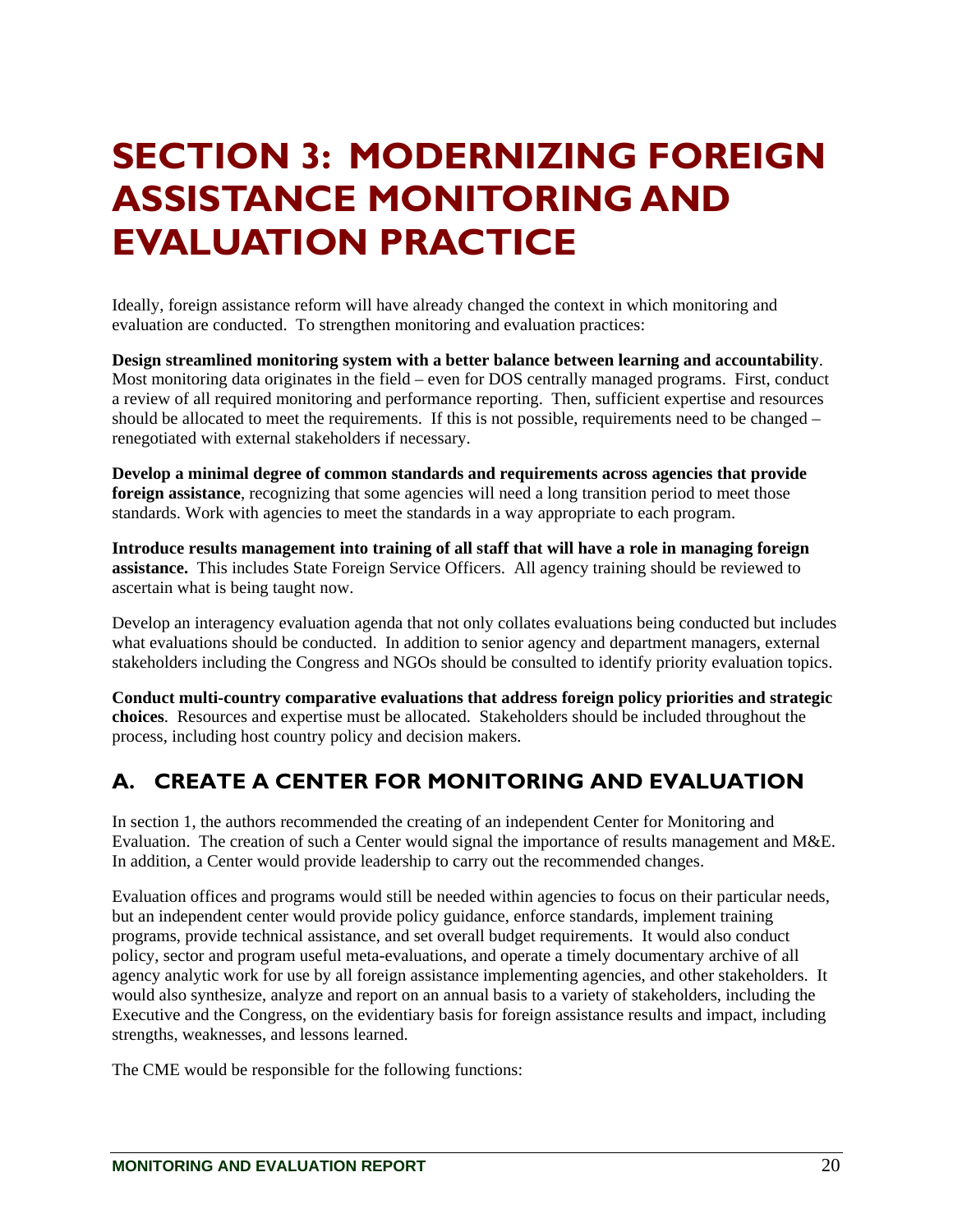- Develop a comprehensive annual evaluation agenda including an overall M and E budget request for all FA agencies, including the preparation of a separate budget for CME;
- Prepare guidance and training on monitoring and evaluation methods and approaches based on best practices as well as conducting random assessments of FA agency practices;
- Require career incentives and personnel policies to create and support a learning culture throughout each agency;
- Mentor and support agencies in their collection and use of M&E information, program reviews and managers evaluations. In agencies where M&E units are very weak or do not exist, CME staff could support monitoring and evaluation directly;
- Develop programs to facilitate dissemination of evaluation findings and conclusions, and to promote organizational learning and knowledge management by foreign assistance agencies. This would include a user friendly archival system;
- Conduct multi-country evaluations on a type of project or sector of the overall progress in achieving outcomes, looking for best practices and lessons learned to apply to future programming. These meta-evaluations should be focused on foreign policy priorities and must serve the expressed needs of policy and program decision-makers; and
- Report annually to the Executive and the US Congress on foreign assistance agencies' principle findings, conclusions and recommendations as well as monitoring and evaluation activities.

While the specific structure, personnel levels, and allocation of functional responsibilities would be developed once the primary policy decision to establish a CME has been made, two structural principles need to be kept in mind.

- The director of CME **must have** the political status to insure high-level interagency access and to represent the M&E agenda to other senior policy makers and administrators, as well as the technical experience to engage with confidence with M&E professionals in setting M&E policies, procedures and standards; and
- The best international models have an independent authority reporting to, but not under the direct control of the department secretary responsible for foreign assistance. CME priorities would be established in consultation with senior policy makers.

Without some authority setting and enforcing reasonably uniform standards for monitoring and evaluation practices, recent history has shown that implementing agencies will not produce the kind of systematic and useful monitoring and evaluation products that we and our external evaluator colleagues believe is possible and necessary Given the demonstrated tendency to spend as little on monitoring and evaluation as possible, these vital functions will continue to be treated as ad hoc, poorly planned and executed events, if done at all.

It is important to find a balance between a central monitoring and evaluation office such as the proposed CME and the need for monitoring and evaluation units in all foreign assistance agencies. In a diverse and decentralized system, different agencies will have different needs, work in different task environments, and have differing responsibilities and objectives. The CME would be responsible for bringing coherence to learning across the programmatically diverse but interconnected elements of different FA agencies, as well as for insuring that ALL foreign assistance programs are held to the highest possible standard for monitoring and evaluation. While different FA agencies will have different needs, there should be a common monitoring and evaluation culture and set of institutional practices across all FA agencies.